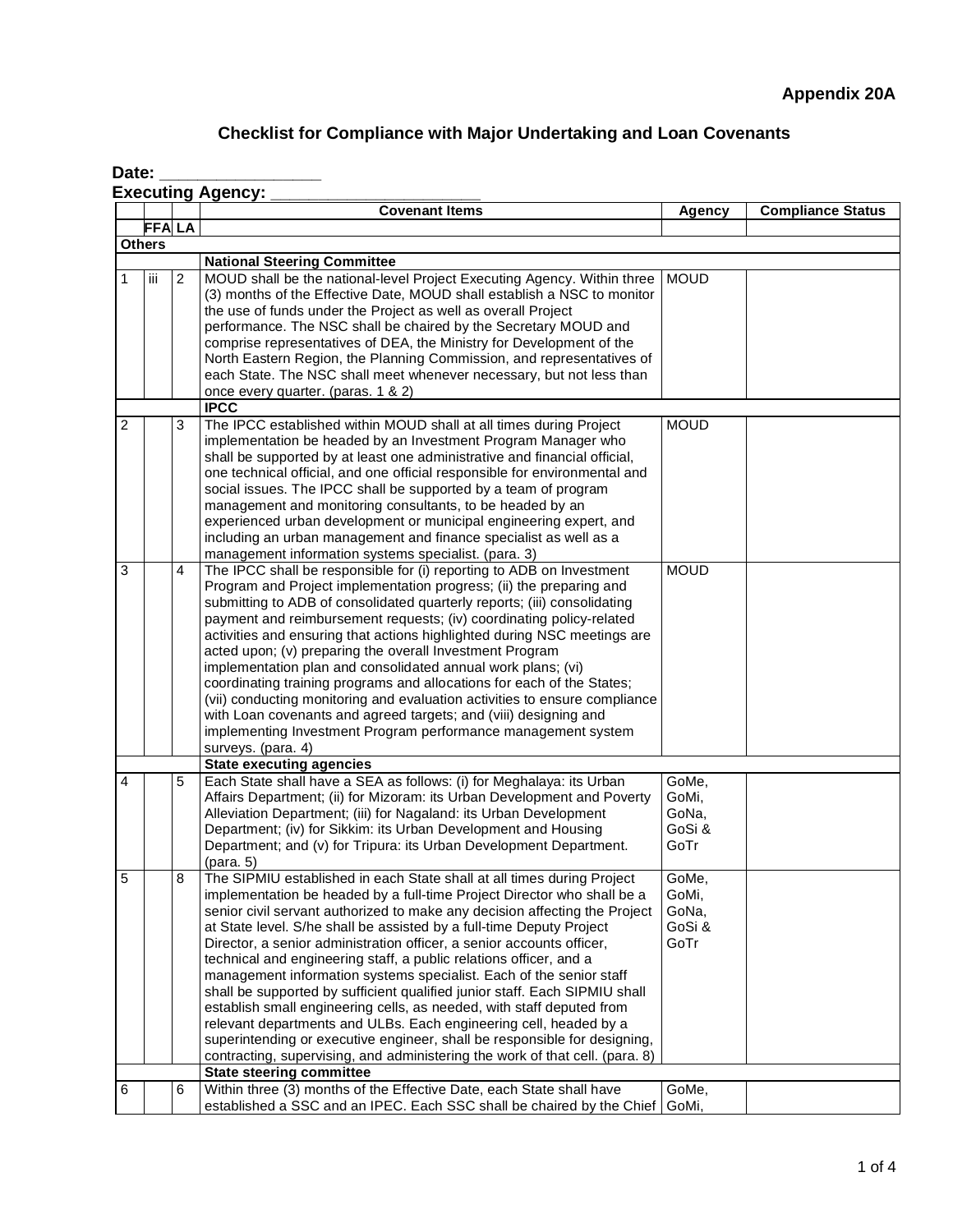|    |      |    | <b>Covenant Items</b>                                                          | <b>Agency</b> | <b>Compliance Status</b> |
|----|------|----|--------------------------------------------------------------------------------|---------------|--------------------------|
|    |      |    | Secretary of the concerned State, and comprise relevant Secretaries and        | GoNa,         |                          |
|    |      |    | Heads of Department of such State. The SSC shall meet quarterly to (i)         | GoSi &        |                          |
|    |      |    | review progress on Project implementation; (ii) provide policy guidance;       | GoTr          |                          |
|    |      |    | (iii) advise on matters that affect the scope or cost of the Project, as well  |               |                          |
|    |      |    | as on matters related to the Urban Reform Program; and (iv) facilitate         |               |                          |
|    |      |    | inter-agency coordination. (para. 6)                                           |               |                          |
|    |      |    | <b>IPEC</b>                                                                    |               |                          |
| 7  |      | 7  | Each IPEC shall be chaired by the Secretary of the concerned SEA and           | GoMe,         |                          |
|    |      |    | comprise representatives from ULBs and relevant departments of the             | GoMi,         |                          |
|    |      |    | concerned State. Each IPEC shall decide on matters related to the              | GoNa,         |                          |
|    |      |    | implementation of the Project that do not affect its scope or cost. The        | GoSi &        |                          |
|    |      |    | IPEC shall meet whenever needed, at the request of any IPEC member.            | GoTr          |                          |
|    |      |    | The Program Director shall be the IPEC's member-secretary. (para. 7)           |               |                          |
|    |      |    | <b>SIPMIU</b>                                                                  |               |                          |
| 8  |      | 9  | Each SIPMIU shall be responsible for overall management and                    | GoMe,         |                          |
|    |      |    | implementation of the Project in its respective State, including (i)           | GoMi,         |                          |
|    |      |    | recruiting consultants and NGOs; (ii) carrying out detailed surveys,           | GoNa,         |                          |
|    |      |    | investigations, and engineering designs of investment activities prior to      | GoSi &        |                          |
|    |      |    | starting any tendering process; (iii) coordinating with agencies and           | GoTr          |                          |
|    |      |    | obtaining all required statutory clearances; (iv) conducting all aspects of    |               |                          |
|    |      |    | the procurement process in compliance with ADB's Procurement                   |               |                          |
|    |      |    | Guidelines; (v) ensuring compliance with Loan covenants; (vi)                  |               |                          |
|    |      |    | administering the contracts of consultants and contractors, certifying         |               |                          |
|    |      |    | payments and preparing change orders; (vii) submitting disbursement            |               |                          |
|    |      |    | requests to MOUD for forwarding to DEA for onward transmission to              |               |                          |
|    |      |    | ADB; (viii) timely submitting reports, including audit reports, to the IPCC    |               |                          |
|    |      |    | and ADB; (ix) supervising the implementation of the gender action plan         |               |                          |
|    |      |    | for the Project as well as other social activities; (x) guiding awareness      |               |                          |
|    |      |    | campaigns and participation programs; (xi) organizing and operating            |               |                          |
|    |      |    | state-level Project performance monitoring systems, including collecting       |               |                          |
|    |      |    | data for key indicators and conducting baseline and completion surveys;        |               |                          |
|    |      |    | (xii) reviewing and facilitating the progress of the Urban Reform Program;     |               |                          |
|    |      |    | and (xiii) designing and organizing capacity building programs. (para 9)       |               |                          |
|    |      |    | <b>PPMS</b>                                                                    |               |                          |
| 9  |      | 27 | Within three (3) months of the Effective Date, IPCC shall have                 | MOUD,         |                          |
|    |      |    | established an Investment Program performance monitoring system                | GoMe,         |                          |
|    |      |    | (IPPMS) that shall be used to monitor and evaluate each project under          | GoMi,         |                          |
|    |      |    | the Facility, including the current Project. The IPPMS shall include: (i)      | GoNa,         |                          |
|    |      |    | procedures and data collection and reporting; (ii) performance indicators      | GoSi &        |                          |
|    |      |    | for physical infrastructure, capacity development, and program                 | GoTr          |                          |
|    |      |    | management support; and (iii) target dates for reaching the performance        |               |                          |
|    |      |    | indicators. Within six (6) months of the Effective Date each State,            |               |                          |
|    |      |    | through its SIPMIU, shall have established baseline indicators for each        |               |                          |
|    |      |    | target. (para. 27)                                                             |               |                          |
|    |      |    | <b>Project Review</b>                                                          |               |                          |
| 10 |      | 28 | The Borrower and the States, and ADB shall jointly review the Project on       | GOI, GoMe,    |                          |
|    |      |    | a semi-annual basis as well as conduct a detailed mid-term review              | GoMi,         |                          |
|    |      |    | towards the end of the third year of Project implementation. (para. 28)        | GoNa,         |                          |
|    |      |    |                                                                                | GoSi &        |                          |
|    |      |    |                                                                                | GoTr          |                          |
|    |      |    | Approved plan for investment                                                   |               |                          |
| 11 | V    |    | Prior to any investment in augmentation of water supply in any of the          |               |                          |
|    |      |    | capital cities, the city concerned will have approved a plan for increased     |               |                          |
|    |      |    | investments in sewerage and sanitation.                                        |               |                          |
|    |      |    | Public information for water supply and sanitation                             |               |                          |
| 12 | l xi | 19 | Within nine (9) months of the Effective Date, each State SIPMIU                | GoMe,         |                          |
|    |      |    | publicize and make available information on water and effluent discharge       | GoMi,         |                          |
|    |      |    | testing. This shall include posting of testing results in municipality offices | GoNa,         |                          |
|    |      |    | in a place visible to all visitors. (para. 19)                                 | GoSi &        |                          |
|    |      |    |                                                                                | GoTr          |                          |
|    |      |    | <b>Project website</b>                                                         |               |                          |
| 13 |      | 12 | Within three (3) months of the Effective Date, MOUD and the States shall       | MOUD.         |                          |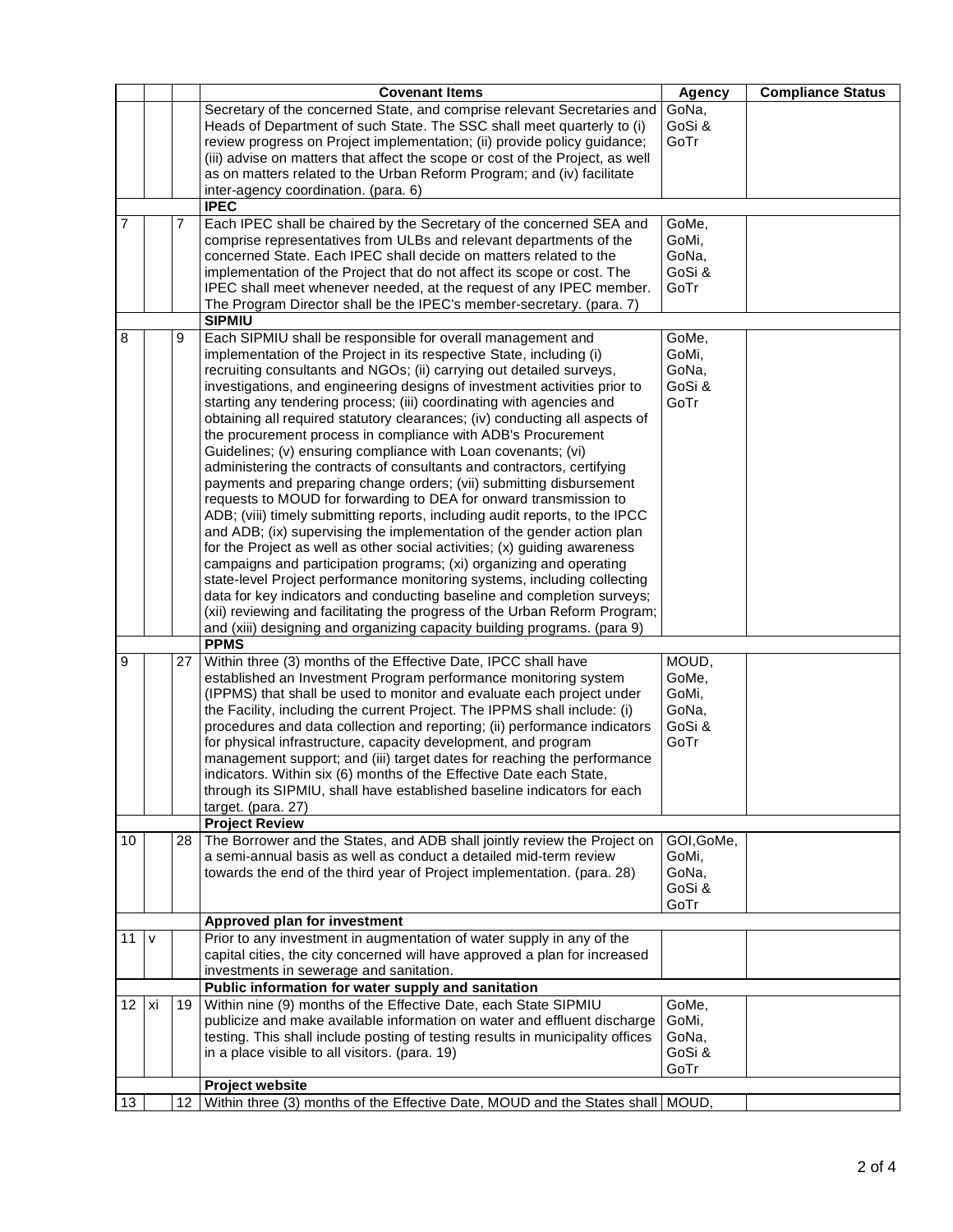|               |      |                 | <b>Covenant Items</b>                                                                                                                         | <b>Agency</b> | <b>Compliance Status</b> |
|---------------|------|-----------------|-----------------------------------------------------------------------------------------------------------------------------------------------|---------------|--------------------------|
|               |      |                 | have established a Project website, including for procurement issues.                                                                         | GoMe,         |                          |
|               |      |                 | The website shall include at a minimum the following information: (i)                                                                         | GoMi,         |                          |
|               |      |                 | bidding procedures, bidders, and contract awards for the Project; (ii) use                                                                    | GoNa,         |                          |
|               |      |                 | of the funds disbursed under the Project; and (iii) decisions of the SSC.                                                                     | GoSi &        |                          |
|               |      |                 | (para, 12)                                                                                                                                    | GoTr          |                          |
|               |      |                 | Project scope change                                                                                                                          |               |                          |
| 14            |      | 16              | The Borrower and the States shall ensure that in the event there are any                                                                      | GOI,          |                          |
|               |      |                 | changes to the Project scope as described in Schedule 1 to this Loan                                                                          | GoMe,         |                          |
|               |      |                 | Agreement, those changes shall be made in conformity with the selection                                                                       | GoMi,         |                          |
|               |      |                 | criteria as set out in schedule 4 to the FFA. (para. 16)                                                                                      | GoNa,         |                          |
|               |      |                 |                                                                                                                                               | GoSi &        |                          |
|               |      |                 |                                                                                                                                               | GoTr          |                          |
|               |      |                 | <b>Quality control</b>                                                                                                                        |               |                          |
| 15            |      | 26              | Within three (3) months of the Effective Date, each SEA shall have                                                                            | GoMe,         |                          |
|               |      |                 | approved a timebound plan, with budget allocation, to strengthen                                                                              | GoMi.         |                          |
|               |      |                 | construction supervision, recording, and reporting systems through the                                                                        | GoNa,         |                          |
|               |      |                 | use of modern technology. Each SEA shall establish a quality control cell                                                                     | GoSi &        |                          |
|               |      |                 | and operationalize an internal third party technical audit mechanism. All                                                                     | GoTr          |                          |
|               |      |                 | Works contracts shall include provisions for third party inspection for                                                                       |               |                          |
|               |      |                 | quality control. (para. 26)                                                                                                                   |               |                          |
| Sector        |      |                 |                                                                                                                                               |               |                          |
|               |      |                 | Urban reform program                                                                                                                          |               |                          |
| 16            | ii   | 15 <sub>1</sub> | Each SEA shall fully and timely implement all actions specified in the                                                                        | GoMe,         |                          |
|               |      |                 | Urban Institutional, Financial, Regulatory, and Operational Reform                                                                            | GoMi,         | See Appendix 20B         |
|               |      |                 | Program agreed between the Borrower, the States, and ADB and which                                                                            | GoNa,         | for details              |
|               |      |                 | is included in <b>Annex 1</b> of the FFA, in as far as it is applicable to this first                                                         | GoSi &        |                          |
|               |      |                 | Project under the Facility. (para. 15)                                                                                                        | GoTr          |                          |
|               |      |                 | <b>Financing O&amp;M</b>                                                                                                                      |               |                          |
| 17            | l iv | 10              | The Borrower and the States shall ensure sufficient funds shall be                                                                            | GOI,          |                          |
|               |      |                 | allocated to meet all operation and maintenance costs for all assets                                                                          | GoMe,         |                          |
|               |      |                 | created under the Investment Program. (para. 10)                                                                                              | GoMi,         |                          |
|               |      |                 |                                                                                                                                               | GoNa,         |                          |
|               |      |                 |                                                                                                                                               | GoSi &        |                          |
|               |      |                 |                                                                                                                                               | GoTr          |                          |
| <b>Social</b> |      |                 |                                                                                                                                               |               |                          |
| 18            | vi   | 20              | India and the States will ensure that all land and right-of-way required for                                                                  |               |                          |
|               |      |                 | the Investment Program are made available in a timely manner,                                                                                 |               |                          |
|               |      |                 | adequate compensations are provided prior to the signing of relevant<br>civil works contracts, and involuntary resettlement is carried out in |               |                          |
|               |      |                 | accordance with the Resettlement Framework (RF) and Resettlement                                                                              |               |                          |
|               |      |                 | Plans (RPs) agreed upon between the Government and ADB, the                                                                                   |               |                          |
|               |      |                 | Government's National Policy on Resettlement and Rehabilitation, and                                                                          |               |                          |
|               |      |                 | ADB's Policy on Involuntary Resettlement (1995). An RP will be                                                                                |               |                          |
|               |      |                 | prepared for each sub-project involving land acquisition or resettlement                                                                      |               |                          |
|               |      |                 | and shall be submitted to ADB for review and approval prior to award of                                                                       |               |                          |
|               |      |                 | any related civil works contracts. For sample sub-projects, updated RPs                                                                       |               |                          |
|               |      |                 | will be provided to ADB for review and approval following detailed design                                                                     |               |                          |
|               |      |                 | and prior to award of civil contracts. (FFA)                                                                                                  |               |                          |
| 19            | viii |                 | India and the States will ensure that sub-projects will not negatively                                                                        |               |                          |
|               |      |                 | impact vulnerable groups, such as indigenous peoples. In the event of                                                                         |               |                          |
|               |      |                 | their involvement in any of the sub-projects, the Gol and the States will                                                                     |               |                          |
|               |      |                 | ensure that the sub-projects are carried out in accordance with the                                                                           |               |                          |
|               |      |                 | Indigenous Peoples Development Framework (IPDF) agreed upon                                                                                   |               |                          |
|               |      |                 | between GoI and the States and ADB and comply with ADB's Policy on                                                                            |               |                          |
|               |      |                 | Indigenous Peoples (1998) and India's and the States' laws and                                                                                |               |                          |
|               |      |                 | regulations. (FFA)                                                                                                                            |               |                          |
| 20            |      | 21              | In the event any issues related to indigenous people arise in the course                                                                      | GOI,          |                          |
|               |      |                 | of Project implementation, the Borrower and the States shall ensure to                                                                        | GoMe,         |                          |
|               |      |                 | address those issues in accordance with the applicable laws and policies                                                                      | GoMi,         |                          |
|               |      |                 | of the Borrower, ADB's Policy on Indigenous Peoples (1998) and the                                                                            | GoNa,         |                          |
|               |      |                 | Indigenous Peoples Development Framework for the Facility as agreed                                                                           | GoSi &        |                          |
|               |      |                 | between the Borrower, the States and ADB and incorporated by                                                                                  | GoTr          |                          |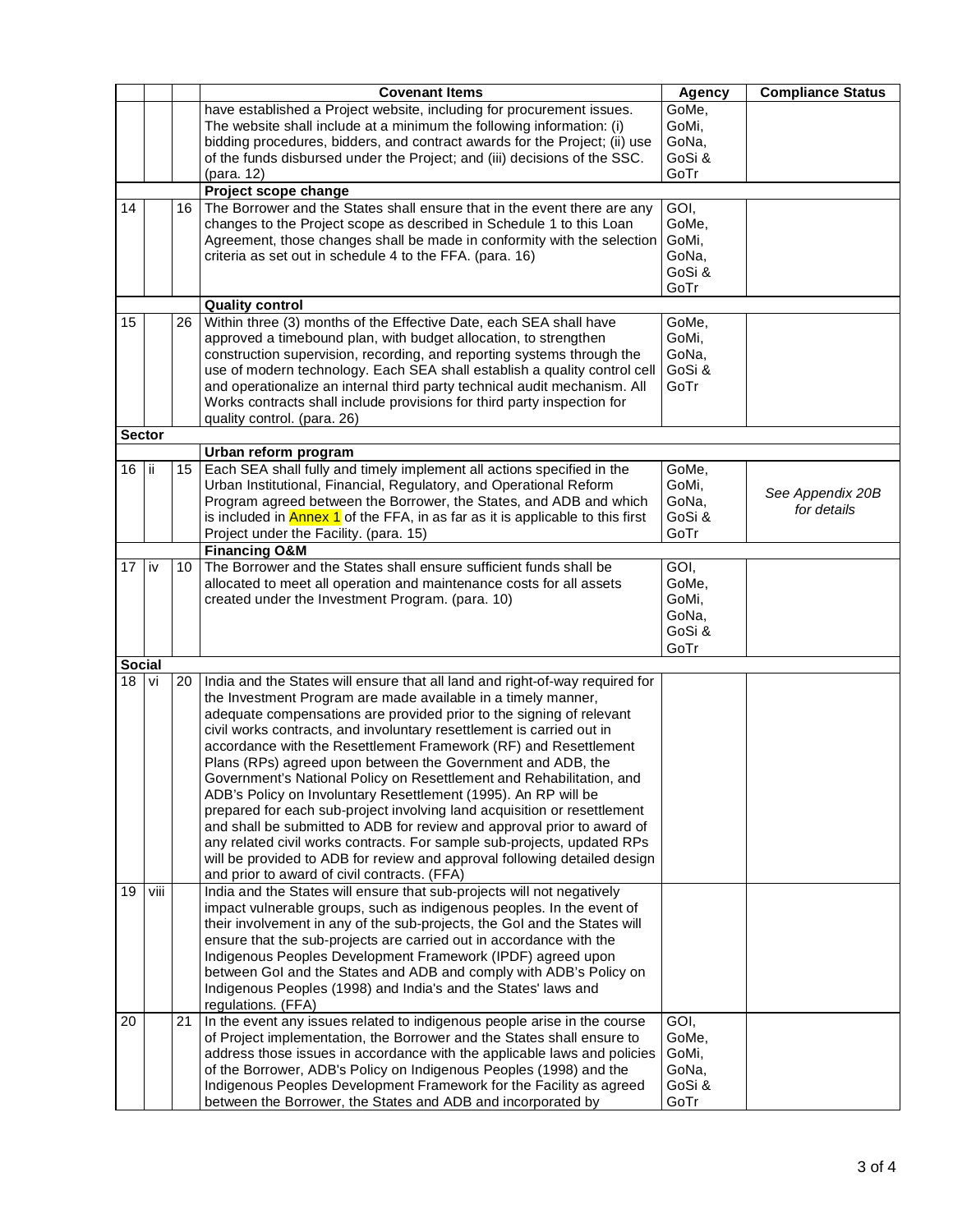|    |                      |                 | <b>Covenant Items</b>                                                                                                                                                                                                                                                                                                                                                                                                                                                                                                                                                                                                                                                                                                                                                                                                                                                                                                                                                                                                                                                                                                                                                                                                                                                                                       | <b>Agency</b>                                     | <b>Compliance Status</b> |
|----|----------------------|-----------------|-------------------------------------------------------------------------------------------------------------------------------------------------------------------------------------------------------------------------------------------------------------------------------------------------------------------------------------------------------------------------------------------------------------------------------------------------------------------------------------------------------------------------------------------------------------------------------------------------------------------------------------------------------------------------------------------------------------------------------------------------------------------------------------------------------------------------------------------------------------------------------------------------------------------------------------------------------------------------------------------------------------------------------------------------------------------------------------------------------------------------------------------------------------------------------------------------------------------------------------------------------------------------------------------------------------|---------------------------------------------------|--------------------------|
|    |                      |                 | reference into Schedule 5 to the FFA. In the case of any discrepancy                                                                                                                                                                                                                                                                                                                                                                                                                                                                                                                                                                                                                                                                                                                                                                                                                                                                                                                                                                                                                                                                                                                                                                                                                                        |                                                   |                          |
|    |                      |                 | between the Borrower's legislation and ADB's policy, ADB's policy shall                                                                                                                                                                                                                                                                                                                                                                                                                                                                                                                                                                                                                                                                                                                                                                                                                                                                                                                                                                                                                                                                                                                                                                                                                                     |                                                   |                          |
| 21 | ix                   | $\overline{24}$ | prevail. (para. 21)<br>GOI and the States will ensure that all civil works contractors comply with<br>all applicable labor laws, including those on occupational health and<br>safety, equal pay for work of equal value between men and women, and<br>do not employ child labor as defined in national legislation for<br>construction and maintenance activities. (para. 24)                                                                                                                                                                                                                                                                                                                                                                                                                                                                                                                                                                                                                                                                                                                                                                                                                                                                                                                              |                                                   |                          |
| 22 | X                    | 23              | The Borrower and the States shall ensure to take all appropriate and<br>necessary measures to encourage adequate representation of all<br>sections of society in ULBs. (para. 23)                                                                                                                                                                                                                                                                                                                                                                                                                                                                                                                                                                                                                                                                                                                                                                                                                                                                                                                                                                                                                                                                                                                           | GOI,<br>GoMe,<br>GoMi,<br>GoNa,<br>GoSi &<br>GoTr |                          |
| 23 | xii                  | 22              | The Borrower and each State shall ensure to fully implement the gender<br>action plan for the Investment Program as it applies to the Project. (para.<br>22)                                                                                                                                                                                                                                                                                                                                                                                                                                                                                                                                                                                                                                                                                                                                                                                                                                                                                                                                                                                                                                                                                                                                                | GOI,<br>GoMe,<br>GoMi,<br>GoNa,<br>GoSi &<br>GoTr |                          |
|    |                      | 25              | Within six (6) months of the Effective Date, each State shall have<br>established a grievance reporting and redressal mechanism. (para. 25)                                                                                                                                                                                                                                                                                                                                                                                                                                                                                                                                                                                                                                                                                                                                                                                                                                                                                                                                                                                                                                                                                                                                                                 | GoMe,<br>GoMi,<br>GoNa,<br>GoSi &<br>GoTr         |                          |
|    | <b>Environmental</b> |                 |                                                                                                                                                                                                                                                                                                                                                                                                                                                                                                                                                                                                                                                                                                                                                                                                                                                                                                                                                                                                                                                                                                                                                                                                                                                                                                             |                                                   |                          |
| 24 | vii                  | 17<br>18        | India and the States will ensure that the design, construction, operation<br>and implementation of all sub-project facilities is carried out in<br>accordance with the environmental assessment and review procedures<br>and Initial Environmental Examinations (IEEs) for core sub-components<br>agreed upon between the Government and ADB, and complies with the<br>Government's environmental laws and regulations and ADB's<br>Environment Policy (2002). Any adverse environmental impacts arising<br>from the construction, operation and implementation of sub-component<br>facilities will be minimized by implementing the environmental mitigation<br>and management measures, and other recommendations specified in<br>environmental assessment reports (e.g., IEEs). The Government will<br>ensure environmental requirements will be incorporated in bidding<br>documents and civil works contracts. . Issuance of bid documents will be<br>made after review and clearance of IEE/EIA by ADB and SEIAA or<br>MOEF. Gol will prepare and submit annually to ADB an environmental<br>monitoring report that describes progress in implementation of the EMP<br>and EARP and issues encountered and measures adopted; and<br>compliance with the relevant assurances and loan covenants. (FFA) |                                                   |                          |
|    | <b>Financial</b>     |                 |                                                                                                                                                                                                                                                                                                                                                                                                                                                                                                                                                                                                                                                                                                                                                                                                                                                                                                                                                                                                                                                                                                                                                                                                                                                                                                             |                                                   |                          |
| 25 |                      | 13              | The Borrower and the States shall undertake, through their internal audit<br>wing, annual financial audits, including the investigation of all financial<br>records and transactions. (para. 13)                                                                                                                                                                                                                                                                                                                                                                                                                                                                                                                                                                                                                                                                                                                                                                                                                                                                                                                                                                                                                                                                                                            | GOI.<br>GoMe,<br>GoMi,<br>GoNa,<br>GoSi &<br>GoTr |                          |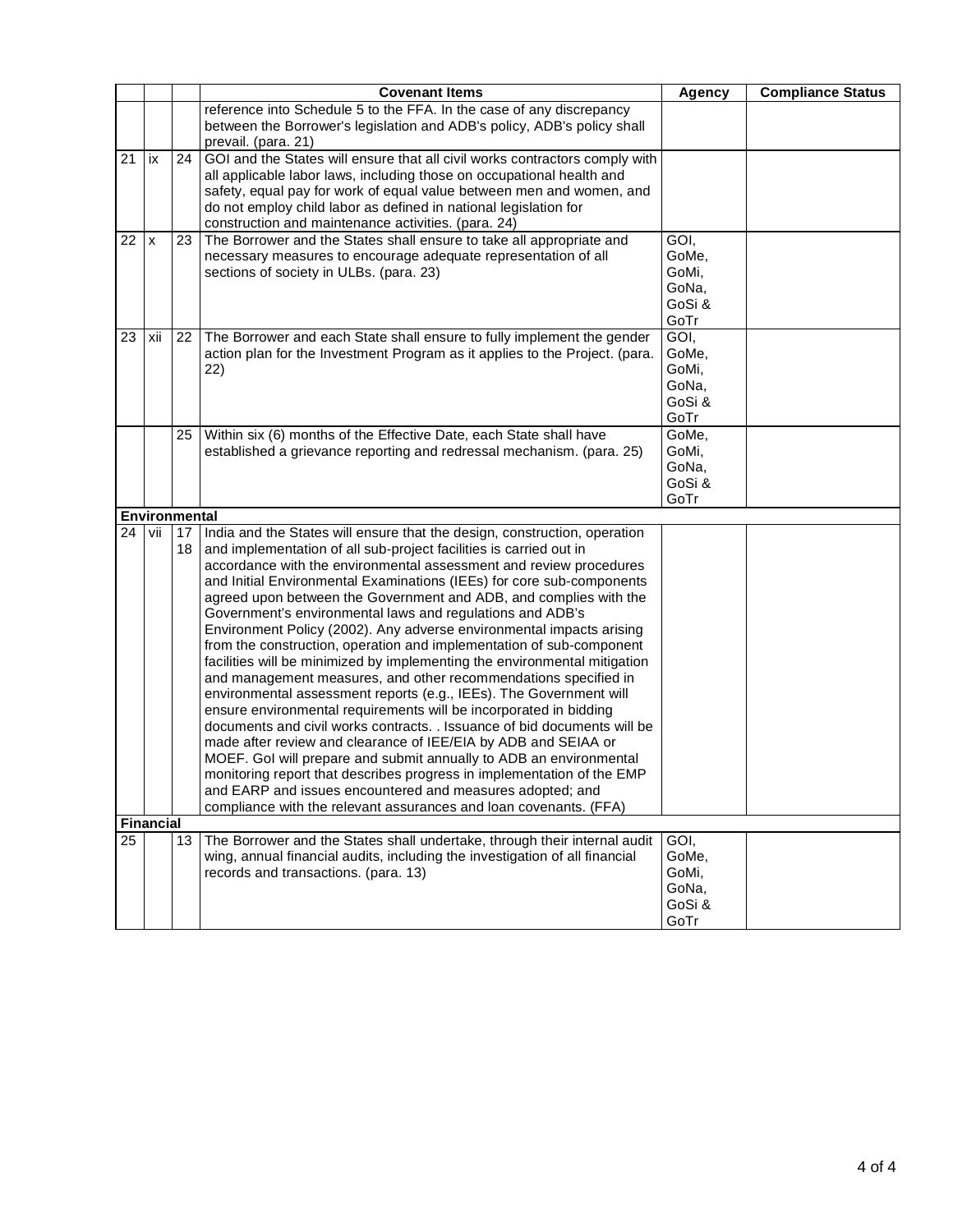#### Date:

### **Executing Agency: Agartala**

|                | <b>Reform Program</b>                                                                                                                                                                                                                                                                                                                                                                                                                                                                                                                                                                                                                                                                                             | <b>Compliance Status</b> |
|----------------|-------------------------------------------------------------------------------------------------------------------------------------------------------------------------------------------------------------------------------------------------------------------------------------------------------------------------------------------------------------------------------------------------------------------------------------------------------------------------------------------------------------------------------------------------------------------------------------------------------------------------------------------------------------------------------------------------------------------|--------------------------|
| A              | Institutional                                                                                                                                                                                                                                                                                                                                                                                                                                                                                                                                                                                                                                                                                                     |                          |
|                | Implement 74 <sup>th</sup> Constitutional Amendment (CA) -Objective: Implementing<br>decentralization measures through establishing and strengthening elected<br><b>ULBs</b>                                                                                                                                                                                                                                                                                                                                                                                                                                                                                                                                      |                          |
| 1              | Within six months of loan effectiveness develop and submit a plan approved by the<br>State Empowered Committee (SEC) containing (i) a situational assessment of the<br>capacities of the various functional arms of the Urban Local Body (ULB) (ii) a time-<br>bound ULB capacity development and resource program and (iii) a time-bound action<br>plan for devolving further functions in a phased manner to ULBs in line with 74 <sup>th</sup> CAA<br>and JNNURM <sup>1</sup>                                                                                                                                                                                                                                  |                          |
| 2              | Within six months of 1 <sup>st</sup> tranche approval, develop and submit to MOUD and ADB an<br>administrative, organizational, operational development strategy and plan approved<br>by the SEC and the Agartala Municipal Council (AgMC including (a) finalization/<br>clarification of the jurisdictions, mandate, and power of zones/wards and their<br>logistical requirements, (b) organizational structure of AgMC (considering also the<br>expansion of boundaries of AgMC), its political and administrative wings,<br>departments, sections, and their job descriptions, (c) asset management and<br>operation systems development, and (d) personnel management and staff<br>augmentation/development. |                          |
| 3              | Within 3 years of 1 <sup>st</sup> tranche approval and prior to Tranche 3 approval (expected end<br>2011), all States must have (i) substantially devolved functions to their respective<br>capital cities (for no less than those sectors supported under the Investment Program<br>but also expected in other areas), (ii) adequately staffed engineering, administrative<br>and financial sections of the ULBs, and allocated sufficient budget to initiate activities<br>in newly established ULBs and (iii) transferred assets associated with these functions.                                                                                                                                              |                          |
| В              | Service Delivery                                                                                                                                                                                                                                                                                                                                                                                                                                                                                                                                                                                                                                                                                                  |                          |
|                | Reforms for Efficient and Financially Sustainable Water Supply and Sewerage<br><b>Service Providers</b>                                                                                                                                                                                                                                                                                                                                                                                                                                                                                                                                                                                                           |                          |
| $\overline{4}$ | Within one year of 1 <sup>st</sup> tranche approval, restructure PHED/AgMC (as per agreed<br>model) and create one single city ring fenced area headed by a senior officer with<br>control over city water and sewerage operations as well as separate accounting and<br>balance sheet.                                                                                                                                                                                                                                                                                                                                                                                                                           |                          |
| 5              | Issue order to use double entry accounting, asset inventory and asset management in<br>the circle within two years of 1 <sup>st</sup> tranche approval and implement within 1 year of WS<br>subprojects approval (expected 2 <sup>nd</sup> tranche).                                                                                                                                                                                                                                                                                                                                                                                                                                                              |                          |
| 6              | Develop performance improvement plans within one year of approval for WSS<br>subprojects and start implementing them.                                                                                                                                                                                                                                                                                                                                                                                                                                                                                                                                                                                             |                          |
| $\overline{7}$ | Within two years of 2 <sup>nd</sup> tranche approval, commence implementation of selected<br>options of financially self sustainable, efficient and commercially operated water and                                                                                                                                                                                                                                                                                                                                                                                                                                                                                                                               |                          |

 $\overline{a}$ 1 Depending on the level of municipalization in each city, the following activities may need to be considered in the preparation of the action plans: (1) Formation of Core Group/ Task Force for carrying out reform and constitution of Municipalities; (2) Framing the Rules under Municipal Act for day-to-day administration; (3) Issuance of an executive order for constituting a municipality; (4) Agreeing on general principles of demarcating municipal boundaries and wards; (5) Making amendment in Municipality Act as per 74th CAA; (6) Issuance of Government orders/Notification of Transfer of functions listed under 12th Schedule of 74th CAA; (7) Framing Rules for Ward Delimitation; (8) Conduct Municipal Election; (9) Agreeing on a proposed staffing and reporting structure and manpower requirements and recommend to State Finance Commission; (10) Constitute State Finance Commission and its recommendation implemented; (11) Send recommendations to the State Finance Commission for allocation of municipal budgets; (12) Fixing of cadre strength and responsibilities for various levels of officers; (13) Recruitment of officers and staff with appropriate skills and qualification or transfer from state line departments; (14) Imparting of short term training to newly recruited staff and officers and transferred staff towards municipal council's operations; (15) Complete transfer of functions to municipal council and (16) Transfer of assets to municipal council.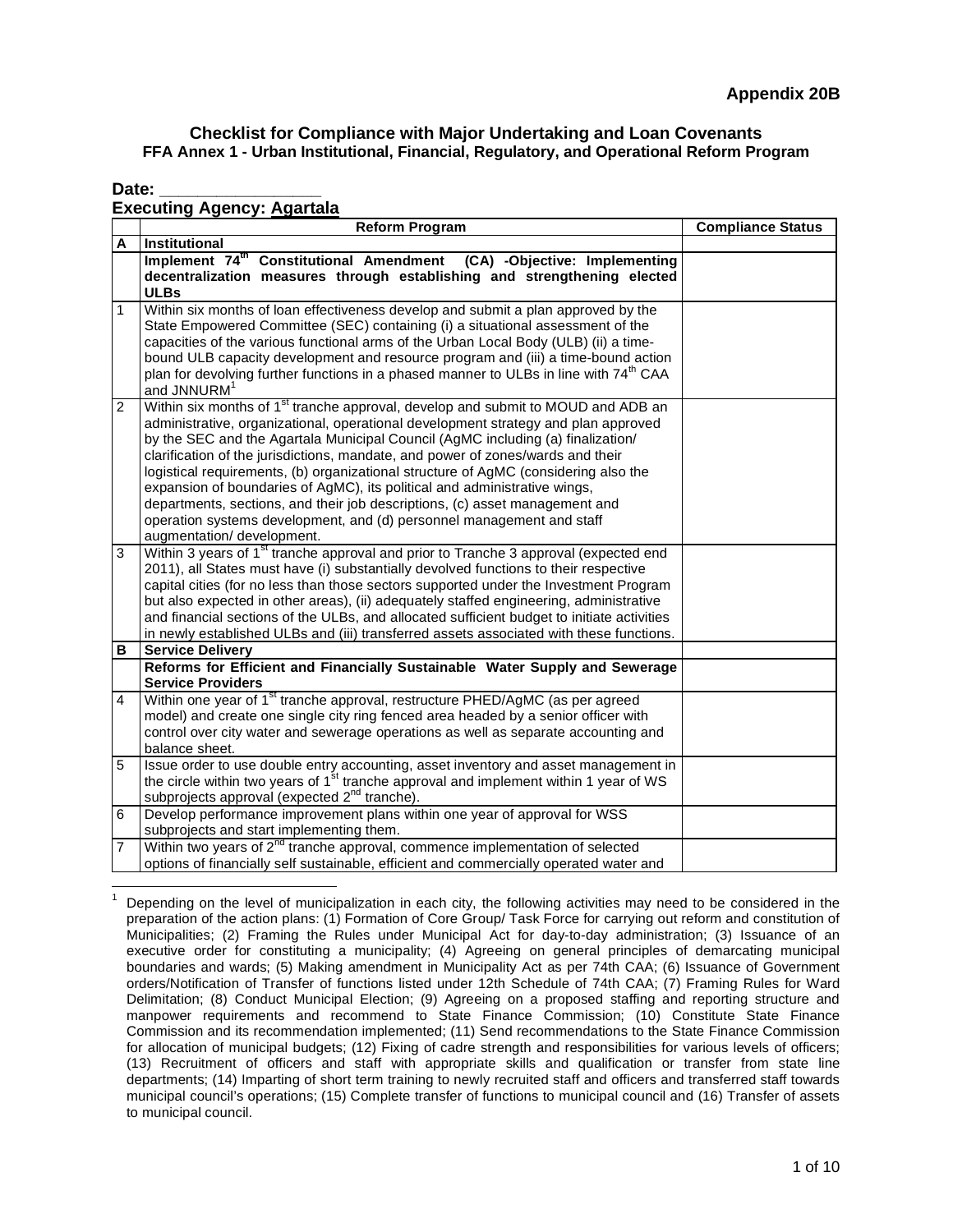|                 | <b>Reform Program</b>                                                                                                                                                        | <b>Compliance Status</b> |
|-----------------|------------------------------------------------------------------------------------------------------------------------------------------------------------------------------|--------------------------|
|                 | sewerage agency and start consultations with stakeholders including ADB on options                                                                                           |                          |
|                 | available.                                                                                                                                                                   |                          |
| 8               | Within 1 year of 2 <sup>nd</sup> tranche approval, and based on the results of the PSP study,                                                                                |                          |
|                 | conduct consultations and develop a plan and proposals for components with                                                                                                   |                          |
|                 | potential for PSP.                                                                                                                                                           |                          |
| 9               | Within four years of tranche approval of WS subprojects, approve appropriate<br>arrangements/laws for regulating the water service providers                                 |                          |
|                 | <b>Improved Operational Efficiency</b>                                                                                                                                       |                          |
| $10-1$          | Prior to loan effectiveness, issue Government Order to implement a NRW reduction                                                                                             |                          |
|                 | program, as well as a bulk and consumer metering program, and commence                                                                                                       |                          |
|                 | implementation within 6 months of 1st tranche approval.                                                                                                                      |                          |
|                 | <b>Regulatory Compliance</b>                                                                                                                                                 |                          |
| 11 I            | In States whose capital cities receive funds from the MFF for subprojects in the                                                                                             |                          |
|                 | sewerage and sanitation sector, the States will approve, within six months of tranche                                                                                        |                          |
|                 | approval (generally $3^{rd}$ ), regulations to (a) enforce those households with access to a                                                                                 |                          |
|                 | sewerage pipeline to connect to the sewerage system within one year of network                                                                                               |                          |
|                 | completion; (b) enforce all households not to discharge their sanitary waste without                                                                                         |                          |
|                 | treatment and maintain their septic tanks in specified levels of efficiency; (c) require                                                                                     |                          |
|                 | new buildings to obtain a sanitary waste discharge permit; and (d) enforce generators                                                                                        |                          |
|                 | of large quantities of wastes such as industries not to discharge their wastes without                                                                                       |                          |
|                 | treatment and to maintain their discharges at specified levels of efficiency.                                                                                                |                          |
| $12-1$          | In States whose cities receive funds from the Facility for subprojects in the solid waste                                                                                    |                          |
|                 | management sector, the States will approve, at the latest by the commencement of<br>civil works, regulations regarding (a) the discharge of solid wastes; (b) the separation |                          |
|                 | of wastes and disposal of hazardous wastes; (c) the installation of improved                                                                                                 |                          |
|                 | procedures for vehicle routing, asset control and staff management; and (d)                                                                                                  |                          |
|                 | establishment of operations and maintenance procedures for vehicles and other                                                                                                |                          |
|                 | equipment; (e) the monitoring of waste collection and treatment, revenues and costs,                                                                                         |                          |
|                 | staff costs, and other inputs.                                                                                                                                               |                          |
| C               | <b>Financial</b>                                                                                                                                                             |                          |
|                 | <b>Municipal Financial Management</b>                                                                                                                                        |                          |
| 13 <sup>1</sup> | Within 2 years of 1 <sup>st</sup> tranche approval for Agartala and Shillong, and within 2 years of                                                                          |                          |
|                 | 2 <sup>nd</sup> tranche approval for Aizawl, Gangtok and Kohima, capital cities will have                                                                                    |                          |
|                 | completed migration to an accrual based double entry accounting system.                                                                                                      |                          |
|                 | <b>Property Tax Improvements</b>                                                                                                                                             |                          |
| 14              | Within 18 months of 1st tranche approval, Agartala will have implemented property                                                                                            |                          |
|                 | tax reforms, including preparation of GIS based property mapping, unit area based<br>and self assessment based property tax system whilst Shillong will have updated its     |                          |
|                 | system and retrained staff.                                                                                                                                                  |                          |
| 15              | Within 3 years of 1 <sup>st</sup> tranche approval for Agartala and Shillong, and 3 years of 2 <sup>nd</sup>                                                                 |                          |
|                 | tranche approval for Aizawl, Gangtok and Kohima, collection efficiency should be no                                                                                          |                          |
|                 | less than 60%, and 85% one year later.                                                                                                                                       |                          |
|                 | <b>Introduction and Rationalization of User Charges</b>                                                                                                                      |                          |
| 16 <sup>1</sup> | Within 1 year of 1 <sup>st</sup> tranche approval, develop (with guidance from Supplementary                                                                                 |                          |
|                 | Appendix M plan) and submit a Financial Action Plan to ensure improved utility                                                                                               |                          |
|                 | financial performance.                                                                                                                                                       |                          |
| 17 I            | In line with JNNURM's MOA, within 1 year of 3rd tranche approval, implement solid                                                                                            |                          |
|                 | waste collection charges to generate sufficient revenues to meet 100% of the cost                                                                                            |                          |
|                 | that is incurred in undertaking O&M of existing and project-created SWM assets and                                                                                           |                          |
|                 | services                                                                                                                                                                     |                          |
| 18 I            | In line with JNNURM's MOA, within 1 year of 3rd tranche approval, implement                                                                                                  |                          |
|                 | volumetric water charges with regular adjustments to tariffs to generate sufficient                                                                                          |                          |
|                 | revenues to meet 100% of the cost that is incurred in undertaking O&M of existing                                                                                            |                          |
|                 | and project-created water and sewerage assets.                                                                                                                               |                          |

 $^2$  This will include, amongst other, (1) Completion and adoption of accounting manual, (2) passing of GO/Legislation/Modification of Municipal Finance rules for migrating to double entry accounting system, (3) Training of personnel, (4) Undertaking of Business process re-engineering, (5) Valuation of assets and liabilities, (6) Drawing up of opening balance sheet, and (7) Drawing up of opening balance sheet.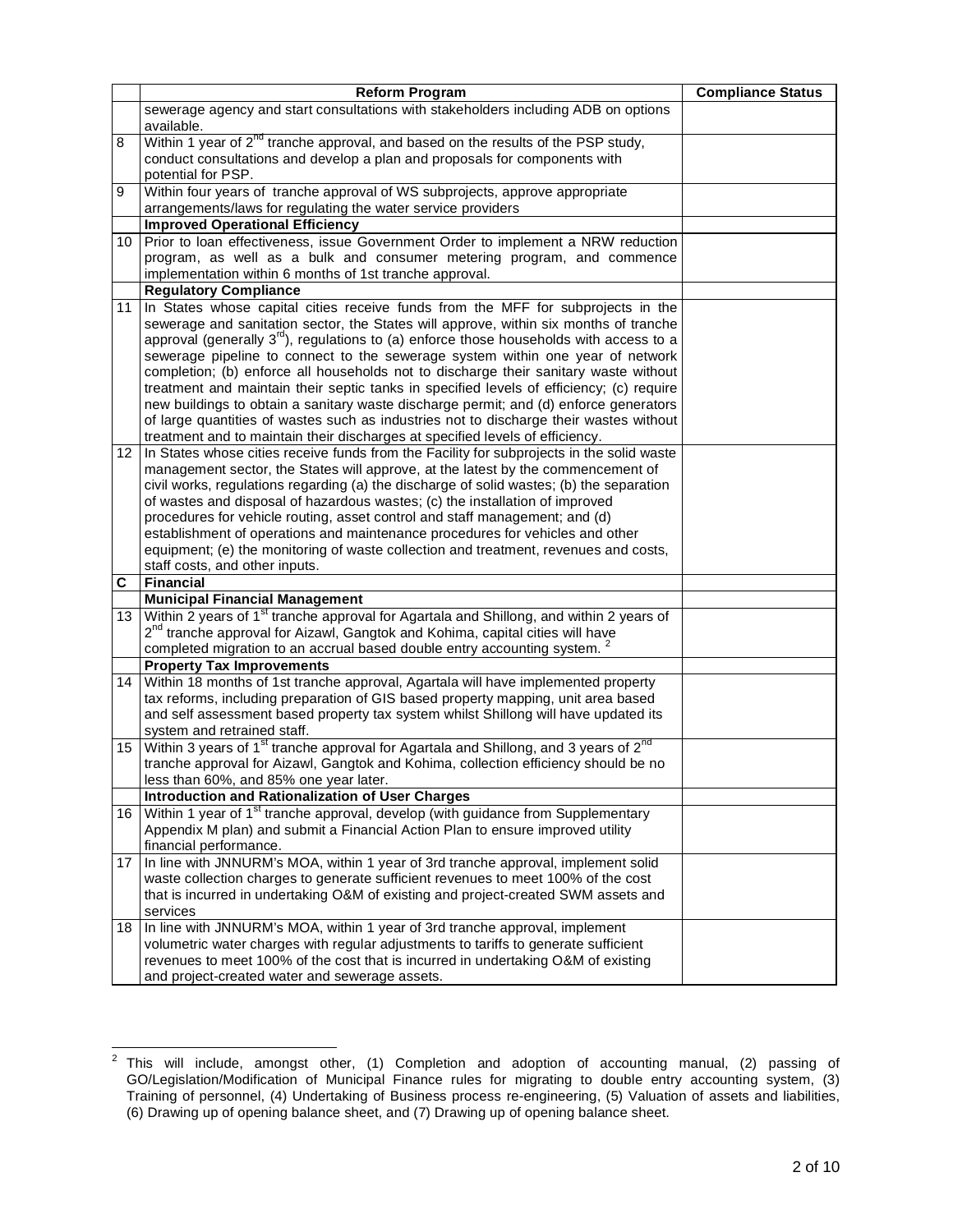Date:

 $\overline{a}$ 

#### **Executing Agency: Kohima**

|                         | Reform Program                                                                                                                                                                                                                                                                                                                                                                                                                                                                                                                                                       | <b>Compliance Status</b> |
|-------------------------|----------------------------------------------------------------------------------------------------------------------------------------------------------------------------------------------------------------------------------------------------------------------------------------------------------------------------------------------------------------------------------------------------------------------------------------------------------------------------------------------------------------------------------------------------------------------|--------------------------|
| Α                       | Institutional                                                                                                                                                                                                                                                                                                                                                                                                                                                                                                                                                        |                          |
|                         | Implement 74 <sup>th</sup> Constitutional Amendment (CA) -Objective: Implementing<br>decentralization measures through establishing and strengthening elected<br><b>ULBs</b>                                                                                                                                                                                                                                                                                                                                                                                         |                          |
| 1                       | Within six months of loan effectiveness develop and submit a plan approved by the<br>State Empowered Committee (SEC) containing (i) a situational assessment of the<br>capacities of the various functional arms of the Urban Local Body (ULB) (ii) a time-<br>bound ULB capacity development and resource program and (iii) a time-bound action<br>plan for devolving further functions in a phased manner to ULBs in line with 74 <sup>th</sup> CAA<br>and JNNURM <sup>1</sup>                                                                                     |                          |
| 2                       | Within six months of 1 <sup>st</sup> tranche approval, develop and submit to MOUD and ADB an<br>action plan approved by the SEC to gradually transfer to KMC responsibility and<br>resources for urban functions and to build necessary capacities, including developing<br>administrative, organizational, operational, and financial systems, and staffing.                                                                                                                                                                                                        |                          |
| 3                       | Within one year of 1 <sup>st</sup> tranche approval, develop a time-bound plan approved by the<br>SEC to carefully integrate the traditional systems, e.g., panchayats and gaon buras<br>into the Kohima Municipal (KMC) and the ward set up                                                                                                                                                                                                                                                                                                                         |                          |
| $\overline{\mathbf{4}}$ | Within 3 years of 1 <sup>st</sup> tranche approval and prior to Tranche 3 approval (expected end<br>2011), all States must have (i) substantially devolved functions to their respective<br>capital cities (for no less than those sectors supported under the Investment Program<br>but also expected in other areas), (ii) adequately staffed engineering, administrative<br>and financial sections of the ULBs, and allocated sufficient budget to initiate activities<br>in newly established ULBs and (iii) transferred assets associated with these functions. |                          |
| в                       | <b>Service Delivery</b>                                                                                                                                                                                                                                                                                                                                                                                                                                                                                                                                              |                          |
|                         | Reforms for Efficient and Financially Sustainable Water Supply and Sewerage<br><b>Service Providers</b>                                                                                                                                                                                                                                                                                                                                                                                                                                                              |                          |
| 5                       | Within one year of 1 <sup>st</sup> tranche approval, restructure PHED/KMC (as per agreed<br>model) and create one single city ring fenced area headed by a senior officer with<br>control over city water and sewerage operations as well as separate accounting and<br>balance sheet.                                                                                                                                                                                                                                                                               |                          |
| 6                       | Issue order to use double entry accounting, asset inventory and asset management in<br>the circle within three years of 1 <sup>st</sup> tranche approval and implement within 1 year of WS<br>subprojects approval (expected 2 <sup>nd</sup> tranche).                                                                                                                                                                                                                                                                                                               |                          |
| 7                       | Develop performance improvement plans within one year of approval for WSS<br>subprojects and start implementing them.                                                                                                                                                                                                                                                                                                                                                                                                                                                |                          |
| 8                       | Within two years of 2 <sup>nd</sup> tranche approval, commence implementation of selected<br>options of financially self sustainable, efficient and commercially operated water and<br>sewerage agency and start consultations with stakeholders including ADB on options<br>available.                                                                                                                                                                                                                                                                              |                          |
| 9                       | Within 1 year of 2 <sup>nd</sup> tranche approval, and based on the results of the PSP study,<br>conduct consultations and develop a plan and proposals for components with                                                                                                                                                                                                                                                                                                                                                                                          |                          |

<sup>1</sup> Depending on the level of municipalization in each city, the following activities may need to be considered in the preparation of the action plans: (1) Formation of Core Group/ Task Force for carrying out reform and constitution of Municipalities; (2) Framing the Rules under Municipal Act for day-to-day administration; (3) Issuance of an executive order for constituting a municipality; (4) Agreeing on general principles of demarcating municipal boundaries and wards; (5) Making amendment in Municipality Act as per 74th CAA; (6) Issuance of Government orders/Notification of Transfer of functions listed under 12th Schedule of 74th CAA; (7) Framing Rules for Ward Delimitation; (8) Conduct Municipal Election; (9) Agreeing on a proposed staffing and reporting structure and manpower requirements and recommend to State Finance Commission; (10) Constitute State Finance Commission and its recommendation implemented; (11) Send recommendations to the State Finance Commission for allocation of municipal budgets; (12) Fixing of cadre strength and responsibilities for various levels of officers; (13) Recruitment of officers and staff with appropriate skills and qualification or transfer from state line departments; (14) Imparting of short term training to newly recruited staff and officers and transferred staff towards municipal council's operations; (15) Complete transfer of functions to municipal council and (16) Transfer of assets to municipal council.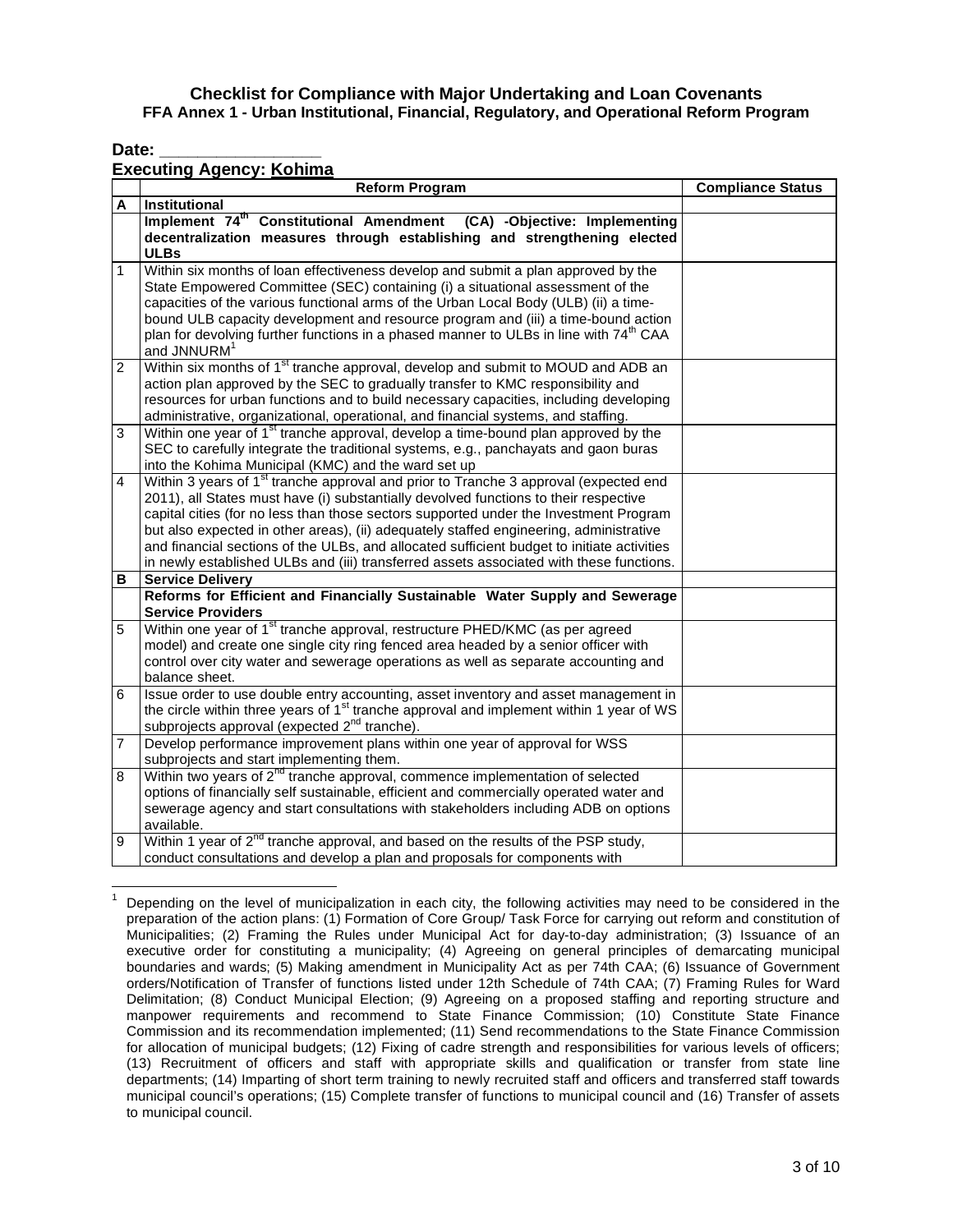|                  | <b>Reform Program</b>                                                                                                                        | <b>Compliance Status</b> |
|------------------|----------------------------------------------------------------------------------------------------------------------------------------------|--------------------------|
|                  | potential for PSP.                                                                                                                           |                          |
|                  | 10 Within four years of tranche approval of WS subprojects, approve appropriate                                                              |                          |
|                  | arrangements/laws for regulating the water service providers                                                                                 |                          |
|                  | <b>Improved Operational Efficiency</b>                                                                                                       |                          |
| 11               | Prior to loan effectiveness, issue Government Order to implement a NRW reduction                                                             |                          |
|                  | program, as well as a bulk and consumer metering program, and commence                                                                       |                          |
|                  | implementation within 6 months of 1st tranche approval.                                                                                      |                          |
|                  | <b>Regulatory Compliance</b>                                                                                                                 |                          |
| 12 <sup>2</sup>  | In States whose capital cities receive funds from the MFF for subprojects in the                                                             |                          |
|                  | sewerage and sanitation sector, the States will approve, within six months of tranche                                                        |                          |
|                  | approval (generally 3 <sup>rd</sup> ), regulations to (a) enforce those households with access to a                                          |                          |
|                  | sewerage pipeline to connect to the sewerage system within one year of network                                                               |                          |
|                  | completion; (b) enforce all households not to discharge their sanitary waste without                                                         |                          |
|                  | treatment and maintain their septic tanks in specified levels of efficiency; (c) require                                                     |                          |
|                  | new buildings to obtain a sanitary waste discharge permit; and (d) enforce generators                                                        |                          |
|                  | of large quantities of wastes such as industries not to discharge their wastes without                                                       |                          |
|                  | treatment and to maintain their discharges at specified levels of efficiency.                                                                |                          |
| 13.              | In States whose cities receive funds from the Facility for subprojects in the solid waste                                                    |                          |
|                  | management sector, the States will approve, at the latest by the commencement of                                                             |                          |
|                  | civil works, regulations regarding (a) the discharge of solid wastes; (b) the separation                                                     |                          |
|                  | of wastes and disposal of hazardous wastes; (c) the installation of improved                                                                 |                          |
|                  | procedures for vehicle routing, asset control and staff management; and (d)                                                                  |                          |
|                  | establishment of operations and maintenance procedures for vehicles and other                                                                |                          |
|                  | equipment; (e) the monitoring of waste collection and treatment, revenues and costs,                                                         |                          |
|                  | staff costs, and other inputs.                                                                                                               |                          |
| C                | <b>Financial</b>                                                                                                                             |                          |
| 14               | <b>Municipal Financial Management</b><br>Within 2 years of 1 <sup>st</sup> tranche approval for Agartala and Shillong, and within 2 years of |                          |
|                  | 2 <sup>nd</sup> tranche approval for Aizawl, Gangtok and Kohima, capital cities will have                                                    |                          |
|                  | completed migration to an accrual based double entry accounting system.                                                                      |                          |
|                  | <b>Property Tax Improvements</b>                                                                                                             |                          |
| 15 <sup>15</sup> | Within 18 months of 2nd tranche approval, Aizawl, Gangtok and Kohima will have                                                               |                          |
|                  | introduced property tax, following the unit area based and self assessment based                                                             |                          |
|                  | property tax system.                                                                                                                         |                          |
|                  | 16 Within 3 years of 1 <sup>st</sup> tranche approval for Agartala and Shillong, and 3 years of 2 <sup>nd</sup>                              |                          |
|                  | tranche approval for Aizawl, Gangtok and Kohima, collection efficiency should be no                                                          |                          |
|                  | less than 60%, and 85% one year later.                                                                                                       |                          |
|                  | <b>Introduction and Rationalization of User Charges</b>                                                                                      |                          |
|                  | 17 Within 1 year of 1 <sup>st</sup> tranche approval, develop (with guidance from Supplementary                                              |                          |
|                  | Appendix M plan) and submit a Financial Action Plan to ensure improved utility                                                               |                          |
|                  | financial performance.                                                                                                                       |                          |
| 18 I             | In line with JNNURM's MOA, within 1 year of 3rd tranche approval, implement solid                                                            |                          |
|                  | waste collection charges to generate sufficient revenues to meet 100% of the cost                                                            |                          |
|                  | that is incurred in undertaking O&M of existing and project-created SWM assets and                                                           |                          |
|                  | services                                                                                                                                     |                          |
| 19               | In line with JNNURM's MOA, within 1 year of 3rd tranche approval, implement                                                                  |                          |
|                  | volumetric water charges with regular adjustments to tariffs to generate sufficient                                                          |                          |
|                  | revenues to meet 100% of the cost that is incurred in undertaking O&M of existing                                                            |                          |
|                  | and project-created water and sewerage assets.                                                                                               |                          |

 $^2$  This will include, amongst other, (1) Completion and adoption of accounting manual, (2) passing of GO/Legislation/Modification of Municipal Finance rules for migrating to double entry accounting system, (3) Training of personnel, (4) Undertaking of Business process re-engineering, (5) Valuation of assets and liabilities, (6) Drawing up of opening balance sheet, and (7) Drawing up of opening balance sheet.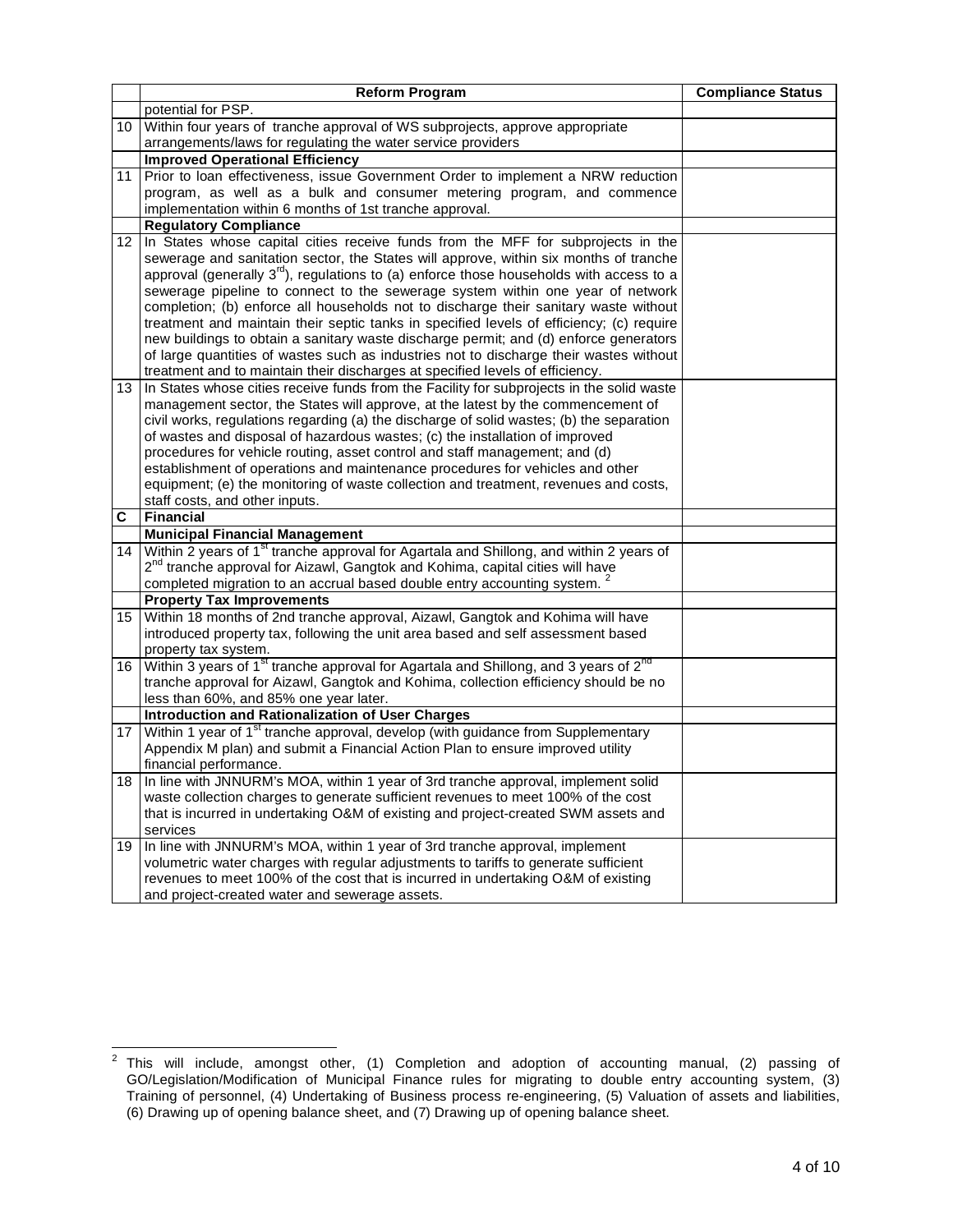Date:

## **Executing Agency: Aizawl**

|                | ו האסטאורואן האסווט אי הובע<br><b>Reform Program</b>                                                                                  | <b>Compliance Status</b> |
|----------------|---------------------------------------------------------------------------------------------------------------------------------------|--------------------------|
| A              | <b>Institutional</b>                                                                                                                  |                          |
|                | Implement 74 <sup>th</sup> Constitutional Amendment (CA) -Objective: Implementing                                                     |                          |
|                | decentralization measures through establishing and strengthening elected                                                              |                          |
|                | <b>ULBs</b>                                                                                                                           |                          |
| 1              | Within six months of loan effectiveness develop and submit a plan approved by the                                                     |                          |
|                | State Empowered Committee (SEC) containing (i) a situational assessment of the                                                        |                          |
|                | capacities of the various functional arms of the Urban Local Body (ULB) (ii) a time-                                                  |                          |
|                | bound ULB capacity development and resource program and (iii) a time-bound action                                                     |                          |
|                | plan for devolving further functions in a phased manner to ULBs in line with 74 <sup>th</sup> CAA                                     |                          |
|                | and JNNURM <sup>1</sup>                                                                                                               |                          |
| $\overline{2}$ | Within six months of 1 <sup>st</sup> tranche approval establish an administrative arm the ULB,                                        |                          |
|                | including an acting CEO, accounting and engineering units. Transfer/reallocate staff                                                  |                          |
|                | as necessary.                                                                                                                         |                          |
| 3              | Within one year of 1 <sup>st</sup> tranche approval organize Aizawl Muncipal Council (AiMC)                                           |                          |
| 4              | elections.<br>Within two years of 1 <sup>st</sup> tranche approval Review the role of village councils and                            |                          |
|                | develop a plan to integrate them within the new AiMC structure e.g., as sub-municipal                                                 |                          |
|                | units                                                                                                                                 |                          |
| 5              | Within 3 years of 1 <sup>st</sup> tranche approval and prior to Tranche 3 approval (expected end                                      |                          |
|                | 2011), all States must have (i) substantially devolved functions to their respective                                                  |                          |
|                | capital cities (for no less than those sectors supported under the Investment Program                                                 |                          |
|                | but also expected in other areas), (ii) adequately staffed engineering, administrative                                                |                          |
|                | and financial sections of the ULBs, and allocated sufficient budget to initiate activities                                            |                          |
|                | in newly established ULBs and (iii) transferred assets associated with these functions.                                               |                          |
| в              | <b>Service Delivery</b>                                                                                                               |                          |
|                | Reforms for Efficient and Financially Sustainable Water Supply and Sewerage                                                           |                          |
|                | <b>Service Providers</b>                                                                                                              |                          |
| 6              | Within one year of 1 <sup>st</sup> tranche approval, restructure PHED/AiMC (as per agreed                                             |                          |
|                | model) and create one single city ring fenced area headed by a senior officer with                                                    |                          |
|                | control over city water and sewerage operations as well as separate accounting and                                                    |                          |
|                | balance sheet.                                                                                                                        |                          |
| 7              | Issue order to use double entry accounting, asset inventory and asset management in                                                   |                          |
|                | the circle within three years of 1 <sup>st</sup> tranche approval and implement within 1 year of WS                                   |                          |
|                | subprojects approval (expected 2 <sup>nd</sup> tranche).                                                                              |                          |
| 8              | Develop performance improvement plans within one year of approval for WSS                                                             |                          |
| 9              | subprojects and start implementing them.<br>Within two years of 2 <sup>nd</sup> tranche approval, commence implementation of selected |                          |
|                | options of financially self sustainable, efficient and commercially operated water and                                                |                          |
|                | sewerage agency and start consultations with stakeholders including ADB on options                                                    |                          |
|                | available.                                                                                                                            |                          |
|                | 10 Within 1 year of 2 <sup>nd</sup> tranche approval, and based on the results of the PSP study,                                      |                          |
|                |                                                                                                                                       |                          |

 $\overline{a}$ 1 Depending on the level of municipalization in each city, the following activities may need to be considered in the preparation of the action plans: (1) Formation of Core Group/ Task Force for carrying out reform and constitution of Municipalities; (2) Framing the Rules under Municipal Act for day-to-day administration; (3) Issuance of an executive order for constituting a municipality; (4) Agreeing on general principles of demarcating municipal boundaries and wards; (5) Making amendment in Municipality Act as per 74th CAA; (6) Issuance of Government orders/Notification of Transfer of functions listed under 12th Schedule of 74th CAA; (7) Framing Rules for Ward Delimitation; (8) Conduct Municipal Election; (9) Agreeing on a proposed staffing and reporting structure and manpower requirements and recommend to State Finance Commission; (10) Constitute State Finance Commission and its recommendation implemented; (11) Send recommendations to the State Finance Commission for allocation of municipal budgets; (12) Fixing of cadre strength and responsibilities for various levels of officers; (13) Recruitment of officers and staff with appropriate skills and qualification or transfer from state line departments; (14) Imparting of short term training to newly recruited staff and officers and transferred staff towards municipal council's operations; (15) Complete transfer of functions to municipal council and (16) Transfer of assets to municipal council.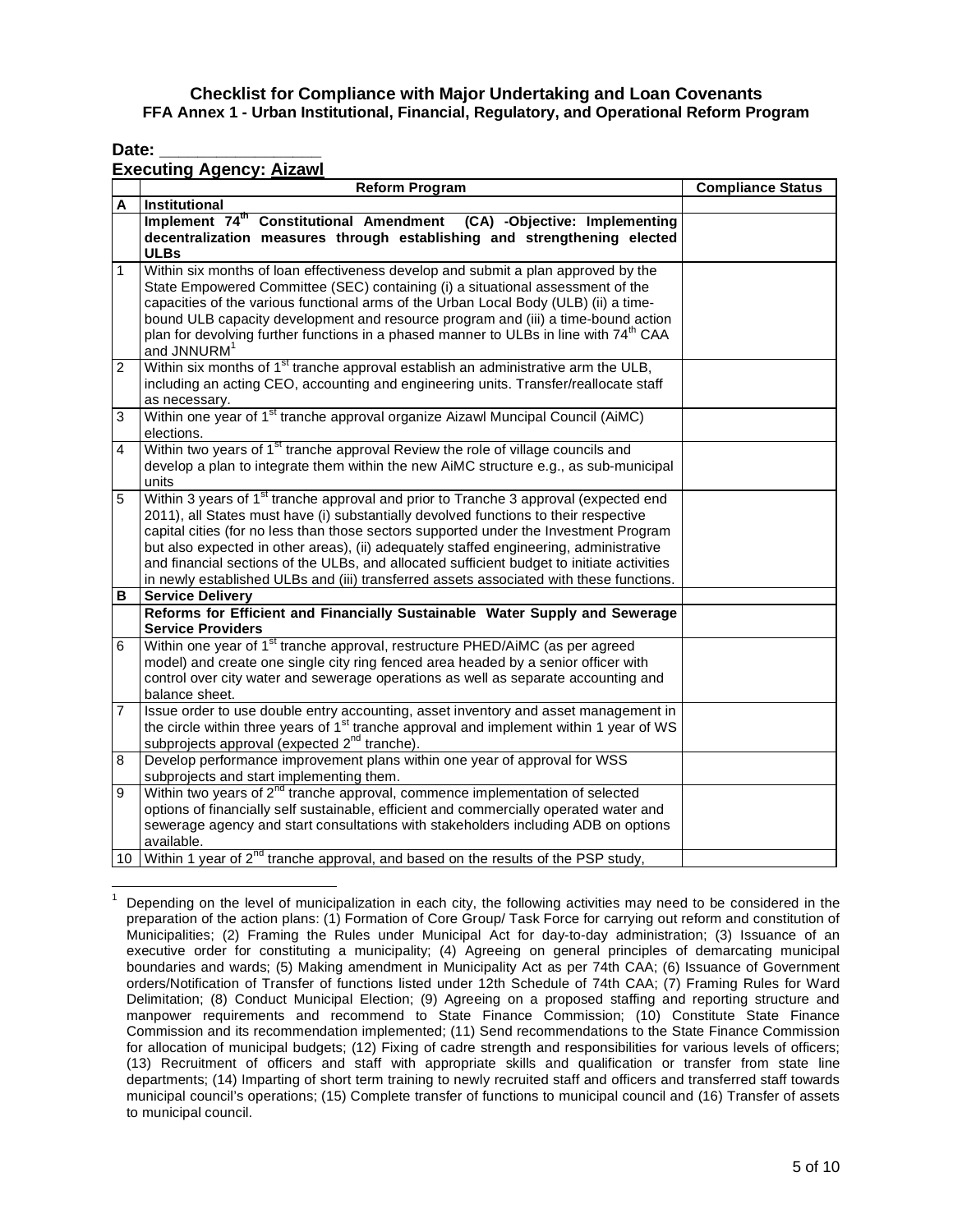|                 | <b>Reform Program</b>                                                                                                                                                        | <b>Compliance Status</b> |
|-----------------|------------------------------------------------------------------------------------------------------------------------------------------------------------------------------|--------------------------|
|                 | conduct consultations and develop a plan and proposals for components with                                                                                                   |                          |
|                 | potential for PSP.                                                                                                                                                           |                          |
|                 | 11 Within four years of tranche approval of WS subprojects, approve appropriate                                                                                              |                          |
|                 | arrangements/laws for regulating the water service providers                                                                                                                 |                          |
|                 | <b>Improved Operational Efficiency</b>                                                                                                                                       |                          |
| 12 <sub>1</sub> | Prior to loan effectiveness, issue Government Order to implement a NRW reduction                                                                                             |                          |
|                 | program, as well as a bulk and consumer metering program, and commence                                                                                                       |                          |
|                 | implementation within 6 months of 1st tranche approval.                                                                                                                      |                          |
|                 | <b>Regulatory Compliance</b>                                                                                                                                                 |                          |
| 13 <sup>1</sup> | In States whose capital cities receive funds from the MFF for subprojects in the                                                                                             |                          |
|                 | sewerage and sanitation sector, the States will approve, within six months of tranche                                                                                        |                          |
|                 | approval (generally $3^{rd}$ ), regulations to (a) enforce those households with access to a                                                                                 |                          |
|                 | sewerage pipeline to connect to the sewerage system within one year of network                                                                                               |                          |
|                 | completion; (b) enforce all households not to discharge their sanitary waste without                                                                                         |                          |
|                 | treatment and maintain their septic tanks in specified levels of efficiency; (c) require                                                                                     |                          |
|                 | new buildings to obtain a sanitary waste discharge permit; and (d) enforce generators                                                                                        |                          |
|                 | of large quantities of wastes such as industries not to discharge their wastes without                                                                                       |                          |
|                 | treatment and to maintain their discharges at specified levels of efficiency.                                                                                                |                          |
|                 | 14 In States whose cities receive funds from the Facility for subprojects in the solid waste                                                                                 |                          |
|                 | management sector, the States will approve, at the latest by the commencement of<br>civil works, regulations regarding (a) the discharge of solid wastes; (b) the separation |                          |
|                 | of wastes and disposal of hazardous wastes; (c) the installation of improved                                                                                                 |                          |
|                 | procedures for vehicle routing, asset control and staff management; and (d)                                                                                                  |                          |
|                 | establishment of operations and maintenance procedures for vehicles and other                                                                                                |                          |
|                 | equipment; (e) the monitoring of waste collection and treatment, revenues and costs,                                                                                         |                          |
|                 | staff costs, and other inputs.                                                                                                                                               |                          |
| C               | <b>Financial</b>                                                                                                                                                             |                          |
|                 | <b>Municipal Financial Management</b>                                                                                                                                        |                          |
| 15 <sup>1</sup> | Within 2 years of 1 <sup>st</sup> tranche approval for Agartala and Shillong, and within 2 years of                                                                          |                          |
|                 | 2 <sup>nd</sup> tranche approval for Aizawl, Gangtok and Kohima, capital cities will have                                                                                    |                          |
|                 | completed migration to an accrual based double entry accounting system.                                                                                                      |                          |
|                 | <b>Property Tax Improvements</b>                                                                                                                                             |                          |
| 16 I            | Within 18 months of 2nd tranche approval, Aizawl, Gangtok and Kohima will have                                                                                               |                          |
|                 | introduced property tax, following the unit area based and self assessment based                                                                                             |                          |
|                 | property tax system.                                                                                                                                                         |                          |
|                 | 17   Within 3 years of 1 <sup>st</sup> tranche approval for Agartala and Shillong, and 3 years of 2 <sup>nd</sup>                                                            |                          |
|                 | tranche approval for Aizawl, Gangtok and Kohima, collection efficiency should be no                                                                                          |                          |
|                 | less than 60%, and 85% one year later.                                                                                                                                       |                          |
|                 | <b>Introduction and Rationalization of User Charges</b>                                                                                                                      |                          |
|                 | 18 Within 1 year of 1 <sup>st</sup> tranche approval, develop (with guidance from Supplementary                                                                              |                          |
|                 | Appendix M plan) and submit a Financial Action Plan to ensure improved utility                                                                                               |                          |
|                 | financial performance.                                                                                                                                                       |                          |
| 19 I            | In line with JNNURM's MOA, within 1 year of 3rd tranche approval, implement solid                                                                                            |                          |
|                 | waste collection charges to generate sufficient revenues to meet 100% of the cost                                                                                            |                          |
|                 | that is incurred in undertaking O&M of existing and project-created SWM assets and                                                                                           |                          |
| 20              | services<br>In line with JNNURM's MOA, within 1 year of 3rd tranche approval, implement                                                                                      |                          |
|                 | volumetric water charges with regular adjustments to tariffs to generate sufficient                                                                                          |                          |
|                 | revenues to meet 100% of the cost that is incurred in undertaking O&M of existing                                                                                            |                          |
|                 | and project-created water and sewerage assets.                                                                                                                               |                          |
|                 |                                                                                                                                                                              |                          |

 $^2$  This will include, amongst other, (1) Completion and adoption of accounting manual, (2) passing of GO/Legislation/Modification of Municipal Finance rules for migrating to double entry accounting system, (3) Training of personnel, (4) Undertaking of Business process re-engineering, (5) Valuation of assets and liabilities, (6) Drawing up of opening balance sheet, and (7) Drawing up of opening balance sheet.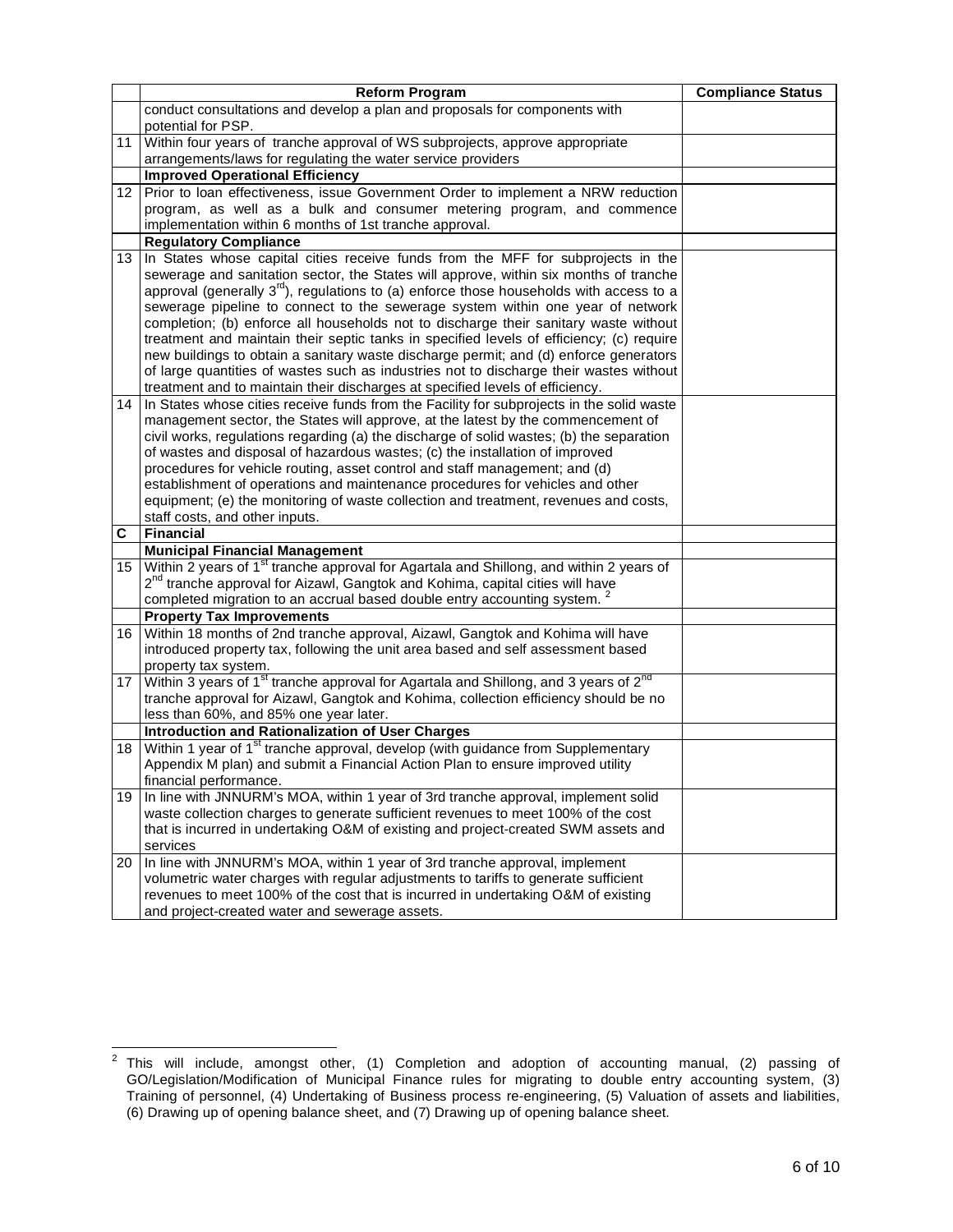Date:

# **Executing Agency: Shillong**

|                | בא <del>כ</del> טעווווט השפרוטץ. <u>טוווווטווע</u><br><b>Reform Program</b>                                                         | <b>Compliance Status</b> |
|----------------|-------------------------------------------------------------------------------------------------------------------------------------|--------------------------|
| Α              | <b>Institutional</b>                                                                                                                |                          |
|                | Implement 74 <sup>th</sup> Constitutional Amendment (CA) -Objective: Implementing                                                   |                          |
|                | decentralization measures through establishing and strengthening elected                                                            |                          |
|                | <b>ULBs</b>                                                                                                                         |                          |
| 1              | Within six months of loan effectiveness develop and submit a plan approved by the                                                   |                          |
|                | State Empowered Committee (SEC) containing (i) a situational assessment of the                                                      |                          |
|                | capacities of the various functional arms of the Urban Local Body (ULB) (ii) a time-                                                |                          |
|                | bound ULB capacity development and resource program and (iii) a time-bound action                                                   |                          |
|                | plan for devolving further functions in a phased manner to ULBs in line with 74 <sup>th</sup> CAA                                   |                          |
|                | and JNNURM <sup>1</sup>                                                                                                             |                          |
| $\overline{2}$ | Within two years of 1 <sup>st</sup> tranche approval, install an elected urban local body in the                                    |                          |
|                | Shillong Municipal Board (SMB) Area.                                                                                                |                          |
| 3              | Within one year of 1 <sup>st</sup> tranche approval, conduct a public debate, involving all                                         |                          |
|                | stakeholders, on the need for an urban governance set up for the Greater Shillong                                                   |                          |
|                | area. Submit a report to ADB and MOUD.                                                                                              |                          |
| 4              | Within four years of 1 <sup>st</sup> tranche approval, finalize the urban governance arrangements                                   |                          |
|                | for the Greater Shillong area and integrate the traditional governance structures into                                              |                          |
| 5              | the urban governance framework.<br>Within 3 years of 1 <sup>st</sup> tranche approval and prior to Tranche 3 approval (expected end |                          |
|                | 2011), all States must have (i) substantially devolved functions to their respective                                                |                          |
|                | capital cities (for no less than those sectors supported under the Investment Program                                               |                          |
|                | but also expected in other areas), (ii) adequately staffed engineering, administrative                                              |                          |
|                | and financial sections of the ULBs, and allocated sufficient budget to initiate activities                                          |                          |
|                | in newly established ULBs and (iii) transferred assets associated with these functions.                                             |                          |
| в              | <b>Service Delivery</b>                                                                                                             |                          |
|                | Reforms for Efficient and Financially Sustainable Water Supply and Sewerage                                                         |                          |
|                | <b>Service Providers</b>                                                                                                            |                          |
| 6              | Within 18 months of 1 <sup>st</sup> tranche approval, restructure PHED/SMB (as per agreed                                           |                          |
|                | model) and create one single city ring fenced area headed by a senior officer with                                                  |                          |
|                | control over city water and sewerage operations as well as separate accounting and                                                  |                          |
|                | balance sheet.                                                                                                                      |                          |
| 7              | Issue order to use double entry accounting, asset inventory and asset management in                                                 |                          |
|                | the circle within two years of 1 <sup>st</sup> tranche approval and implement within 1 year of WS                                   |                          |
|                | subprojects approval (expected 2 <sup>nd</sup> tranche).                                                                            |                          |
| 8              | Develop performance improvement plans within one year of approval for WSS                                                           |                          |
|                | subprojects and start implementing them.                                                                                            |                          |
| 9              | Within two years of 2 <sup>nd</sup> tranche approval, commence implementation of selected                                           |                          |
|                | options of financially self sustainable, efficient and commercially operated water and                                              |                          |
|                | sewerage agency and start consultations with stakeholders including ADB on options                                                  |                          |
|                | available.<br>10 Within 1 year of 2 <sup>nd</sup> tranche approval, and based on the results of the PSP study,                      |                          |
|                |                                                                                                                                     |                          |

 $\overline{a}$ 1 Depending on the level of municipalization in each city, the following activities may need to be considered in the preparation of the action plans: (1) Formation of Core Group/ Task Force for carrying out reform and constitution of Municipalities; (2) Framing the Rules under Municipal Act for day-to-day administration; (3) Issuance of an executive order for constituting a municipality; (4) Agreeing on general principles of demarcating municipal boundaries and wards; (5) Making amendment in Municipality Act as per 74th CAA; (6) Issuance of Government orders/Notification of Transfer of functions listed under 12th Schedule of 74th CAA; (7) Framing Rules for Ward Delimitation; (8) Conduct Municipal Election; (9) Agreeing on a proposed staffing and reporting structure and manpower requirements and recommend to State Finance Commission; (10) Constitute State Finance Commission and its recommendation implemented; (11) Send recommendations to the State Finance Commission for allocation of municipal budgets; (12) Fixing of cadre strength and responsibilities for various levels of officers; (13) Recruitment of officers and staff with appropriate skills and qualification or transfer from state line departments; (14) Imparting of short term training to newly recruited staff and officers and transferred staff towards municipal council's operations; (15) Complete transfer of functions to municipal council and (16) Transfer of assets to municipal council.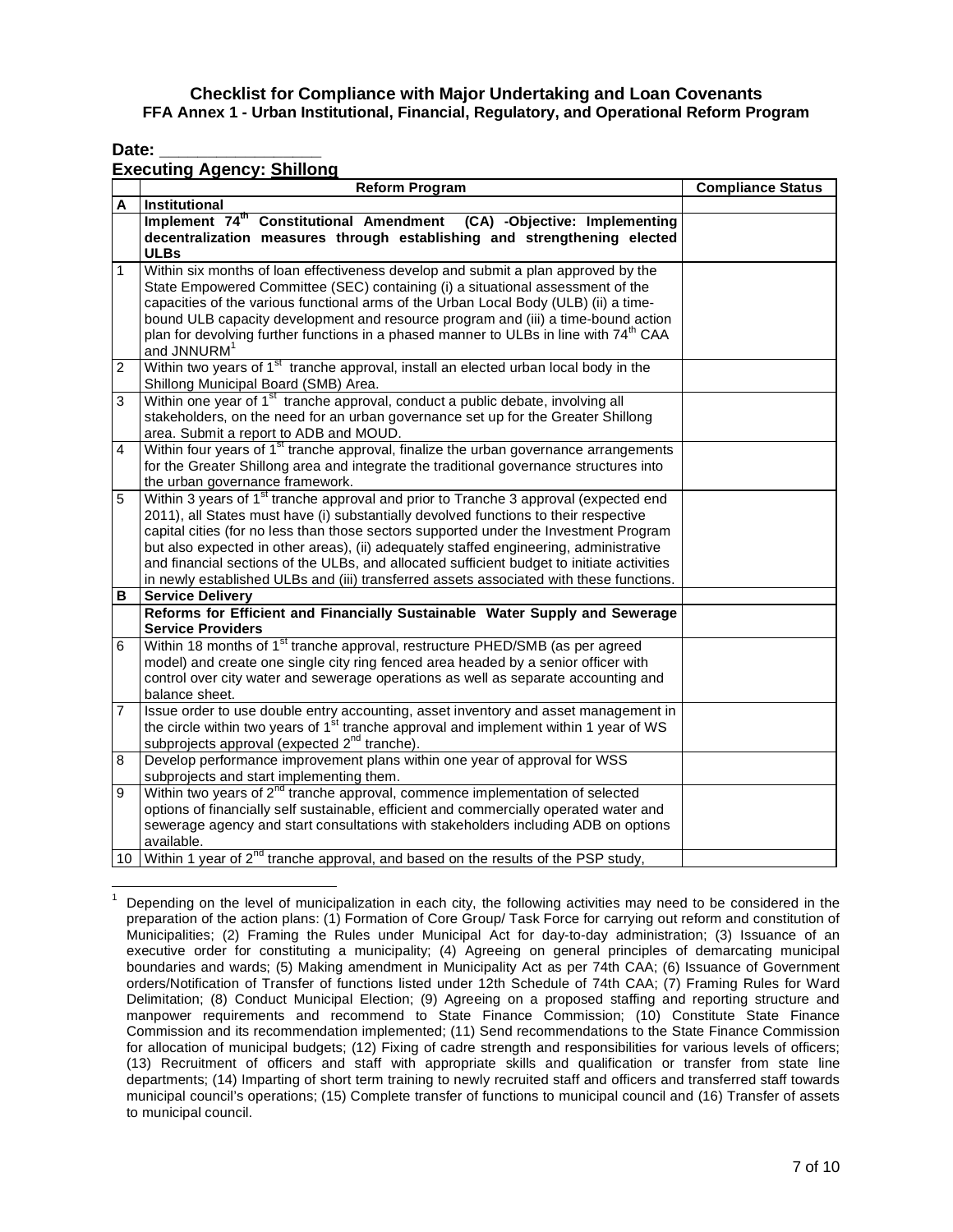|                  | <b>Reform Program</b>                                                                                                                        | <b>Compliance Status</b> |
|------------------|----------------------------------------------------------------------------------------------------------------------------------------------|--------------------------|
|                  | conduct consultations and develop a plan and proposals for components with                                                                   |                          |
|                  | potential for PSP.                                                                                                                           |                          |
|                  | 11 Within four years of tranche approval of WS subprojects, approve appropriate                                                              |                          |
|                  | arrangements/laws for regulating the water service providers                                                                                 |                          |
|                  | <b>Improved Operational Efficiency</b>                                                                                                       |                          |
|                  | 12 Prior to loan effectiveness, issue Government Order to implement a NRW reduction                                                          |                          |
|                  | program, as well as a bulk and consumer metering program, and commence                                                                       |                          |
|                  | implementation within 6 months of 1st tranche approval.                                                                                      |                          |
|                  | <b>Regulatory Compliance</b>                                                                                                                 |                          |
| 13 <sup>1</sup>  | In States whose capital cities receive funds from the MFF for subprojects in the                                                             |                          |
|                  | sewerage and sanitation sector, the States will approve, within six months of tranche                                                        |                          |
|                  | approval (generally 3 <sup>rd</sup> ), regulations to (a) enforce those households with access to a                                          |                          |
|                  | sewerage pipeline to connect to the sewerage system within one year of network                                                               |                          |
|                  | completion; (b) enforce all households not to discharge their sanitary waste without                                                         |                          |
|                  | treatment and maintain their septic tanks in specified levels of efficiency; (c) require                                                     |                          |
|                  | new buildings to obtain a sanitary waste discharge permit; and (d) enforce generators                                                        |                          |
|                  | of large quantities of wastes such as industries not to discharge their wastes without                                                       |                          |
|                  | treatment and to maintain their discharges at specified levels of efficiency.                                                                |                          |
|                  | 14 In States whose cities receive funds from the Facility for subprojects in the solid waste                                                 |                          |
|                  | management sector, the States will approve, at the latest by the commencement of                                                             |                          |
|                  | civil works, regulations regarding (a) the discharge of solid wastes; (b) the separation                                                     |                          |
|                  | of wastes and disposal of hazardous wastes; (c) the installation of improved                                                                 |                          |
|                  | procedures for vehicle routing, asset control and staff management; and (d)                                                                  |                          |
|                  | establishment of operations and maintenance procedures for vehicles and other                                                                |                          |
|                  | equipment; (e) the monitoring of waste collection and treatment, revenues and costs,                                                         |                          |
|                  | staff costs, and other inputs.                                                                                                               |                          |
| C                | <b>Financial</b>                                                                                                                             |                          |
| 15 <sup>15</sup> | <b>Municipal Financial Management</b><br>Within 2 years of 1 <sup>st</sup> tranche approval for Agartala and Shillong, and within 2 years of |                          |
|                  | 2 <sup>nd</sup> tranche approval for Aizawl, Gangtok and Kohima, capital cities will have                                                    |                          |
|                  | completed migration to an accrual based double entry accounting system.                                                                      |                          |
|                  | <b>Property Tax Improvements</b>                                                                                                             |                          |
| 16               | Within 18 months of 1 <sup>st</sup> tranche approval, Agartala will have implemented property tax                                            |                          |
|                  | reforms, including preparation of GIS based property mapping, unit area based and                                                            |                          |
|                  | self assessment based property tax system whilst Shillong will have updated its                                                              |                          |
|                  | system and retrained staff.                                                                                                                  |                          |
| 17 <sup>1</sup>  | Within 3 years of 1 <sup>st</sup> tranche approval for Agartala and Shillong, and 3 years of 2 <sup>nd</sup>                                 |                          |
|                  | tranche approval for Aizawl, Gangtok and Kohima, collection efficiency should be no                                                          |                          |
|                  | less than 60%, and 85% one year later.                                                                                                       |                          |
|                  | <b>Introduction and Rationalization of User Charges</b>                                                                                      |                          |
| 18 <sup>1</sup>  | Within 1 year of 1 <sup>st</sup> tranche approval, develop (with guidance from Supplementary                                                 |                          |
|                  | Appendix M plan) and submit a Financial Action Plan to ensure improved utility                                                               |                          |
|                  | financial performance.                                                                                                                       |                          |
| 19 <sup>1</sup>  | In line with JNNURM's MOA, within 1 year of 3rd tranche approval, implement solid                                                            |                          |
|                  | waste collection charges to generate sufficient revenues to meet 100% of the cost                                                            |                          |
|                  | that is incurred in undertaking O&M of existing and project-created SWM assets and                                                           |                          |
|                  | services                                                                                                                                     |                          |
|                  | 20 In line with JNNURM's MOA, within 1 year of 3rd tranche approval, implement                                                               |                          |
|                  | volumetric water charges with regular adjustments to tariffs to generate sufficient                                                          |                          |
|                  | revenues to meet 100% of the cost that is incurred in undertaking O&M of existing                                                            |                          |
|                  | and project-created water and sewerage assets.                                                                                               |                          |

 $^2$  This will include, amongst other, (1) Completion and adoption of accounting manual, (2) passing of GO/Legislation/Modification of Municipal Finance rules for migrating to double entry accounting system, (3) Training of personnel, (4) Undertaking of Business process re-engineering, (5) Valuation of assets and liabilities, (6) Drawing up of opening balance sheet, and (7) Drawing up of opening balance sheet.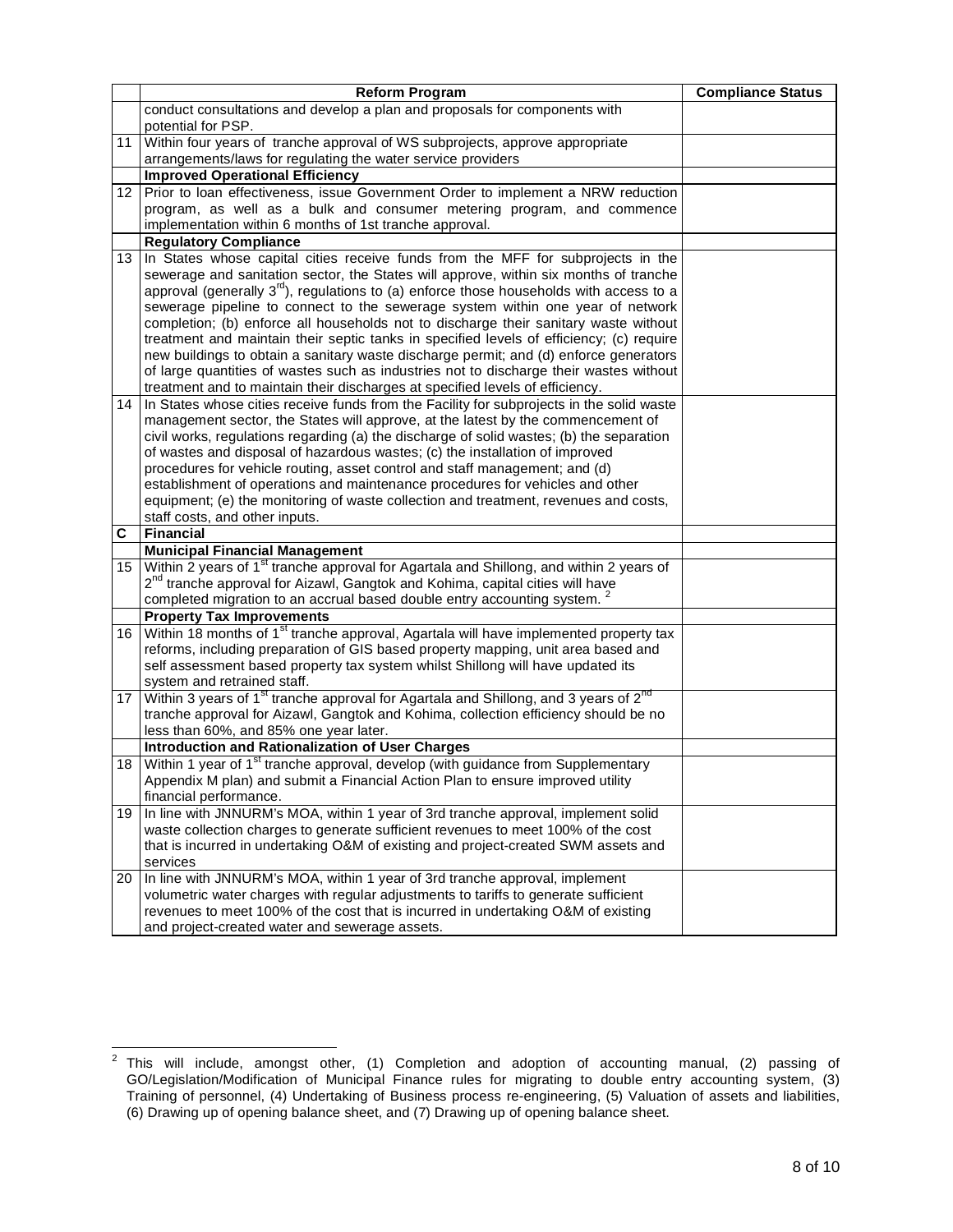Date:

# **Executing Agency: Gangtok**

|                | Lacouung Agonoy. <u>Odnylon</u><br><b>Reform Program</b>                                                                                                                                                                                                                                                                                                                                                                                                                                                                                                             | <b>Compliance Status</b> |
|----------------|----------------------------------------------------------------------------------------------------------------------------------------------------------------------------------------------------------------------------------------------------------------------------------------------------------------------------------------------------------------------------------------------------------------------------------------------------------------------------------------------------------------------------------------------------------------------|--------------------------|
| A              | Institutional                                                                                                                                                                                                                                                                                                                                                                                                                                                                                                                                                        |                          |
|                | Implement 74 <sup>th</sup> Constitutional Amendment (CA) -Objective: Implementing<br>decentralization measures through establishing and strengthening elected<br><b>ULBs</b>                                                                                                                                                                                                                                                                                                                                                                                         |                          |
| 1              | Within six months of loan effectiveness develop and submit a plan approved by the<br>State Empowered Committee (SEC) containing (i) a situational assessment of the<br>capacities of the various functional arms of the Urban Local Body (ULB) (ii) a time-<br>bound ULB capacity development and resource program and (iii) a time-bound action<br>plan for devolving further functions in a phased manner to ULBs in line with 74 <sup>th</sup> CAA<br>and JNNURM <sup>1</sup>                                                                                     |                          |
| 2              | Within six months of 1 <sup>st</sup> tranche approval establish an administrative arm of the<br>Gantok Municipal Council (GMC), including an acting CEO, accounting and<br>engineering units. Transfer/reallocate staff as necessary.                                                                                                                                                                                                                                                                                                                                |                          |
| 3              | Within one year of tranche approval organize GMC elections.                                                                                                                                                                                                                                                                                                                                                                                                                                                                                                          |                          |
| 4              | Within 3 years of 1 <sup>st</sup> tranche approval and prior to Tranche 3 approval (expected end<br>2011), all States must have (i) substantially devolved functions to their respective<br>capital cities (for no less than those sectors supported under the Investment Program<br>but also expected in other areas), (ii) adequately staffed engineering, administrative<br>and financial sections of the ULBs, and allocated sufficient budget to initiate activities<br>in newly established ULBs and (iii) transferred assets associated with these functions. |                          |
| В              | <b>Service Delivery</b>                                                                                                                                                                                                                                                                                                                                                                                                                                                                                                                                              |                          |
|                | Reforms for Efficient and Financially Sustainable Water Supply and Sewerage<br><b>Service Providers</b>                                                                                                                                                                                                                                                                                                                                                                                                                                                              |                          |
| 5              | Within one year of 1 <sup>st</sup> tranche approval, restructure PHED and create one single city<br>ring fenced area (as per agreed model) headed by a senior officer with control over<br>city water and sewerage operations as well as separate accounting and balance<br>sheet.                                                                                                                                                                                                                                                                                   |                          |
| 6              | Issue order to use double entry accounting, asset inventory and asset management in<br>the Circle within three years of 1 <sup>st</sup> tranche approval and implement within 1 year of<br>WS subprojects approval (expected 1 <sup>st</sup> tranche).                                                                                                                                                                                                                                                                                                               |                          |
| $\overline{7}$ | Develop performance improvement plans within one year of approval for WSS<br>subprojects and start implementing them.                                                                                                                                                                                                                                                                                                                                                                                                                                                |                          |
| 8              | Within two years of 2 <sup>nd</sup> tranche approval, commence implementation of selected<br>options of financially self sustainable, efficient and commercially operated water and<br>sewerage agency and start consultations with stakeholders including ADB on options<br>available.                                                                                                                                                                                                                                                                              |                          |
| 9              | Within 1 year of 2 <sup>nd</sup> tranche approval, and based on the results of the PSP study,<br>conduct consultations and develop a plan and proposals for components with<br>potential for PSP.                                                                                                                                                                                                                                                                                                                                                                    |                          |
| 10             | Within four years of tranche approval of WS subprojects, approve appropriate<br>arrangements/laws for regulating the water service providers                                                                                                                                                                                                                                                                                                                                                                                                                         |                          |

 $\overline{a}$ 1 Depending on the level of municipalization in each city, the following activities may need to be considered in the preparation of the action plans: (1) Formation of Core Group/ Task Force for carrying out reform and constitution of Municipalities; (2) Framing the Rules under Municipal Act for day-to-day administration; (3) Issuance of an executive order for constituting a municipality; (4) Agreeing on general principles of demarcating municipal boundaries and wards; (5) Making amendment in Municipality Act as per 74th CAA; (6) Issuance of Government orders/Notification of Transfer of functions listed under 12th Schedule of 74th CAA; (7) Framing Rules for Ward Delimitation; (8) Conduct Municipal Election; (9) Agreeing on a proposed staffing and reporting structure and manpower requirements and recommend to State Finance Commission; (10) Constitute State Finance Commission and its recommendation implemented; (11) Send recommendations to the State Finance Commission for allocation of municipal budgets; (12) Fixing of cadre strength and responsibilities for various levels of officers; (13) Recruitment of officers and staff with appropriate skills and qualification or transfer from state line departments; (14) Imparting of short term training to newly recruited staff and officers and transferred staff towards municipal council's operations; (15) Complete transfer of functions to municipal council and (16) Transfer of assets to municipal council.